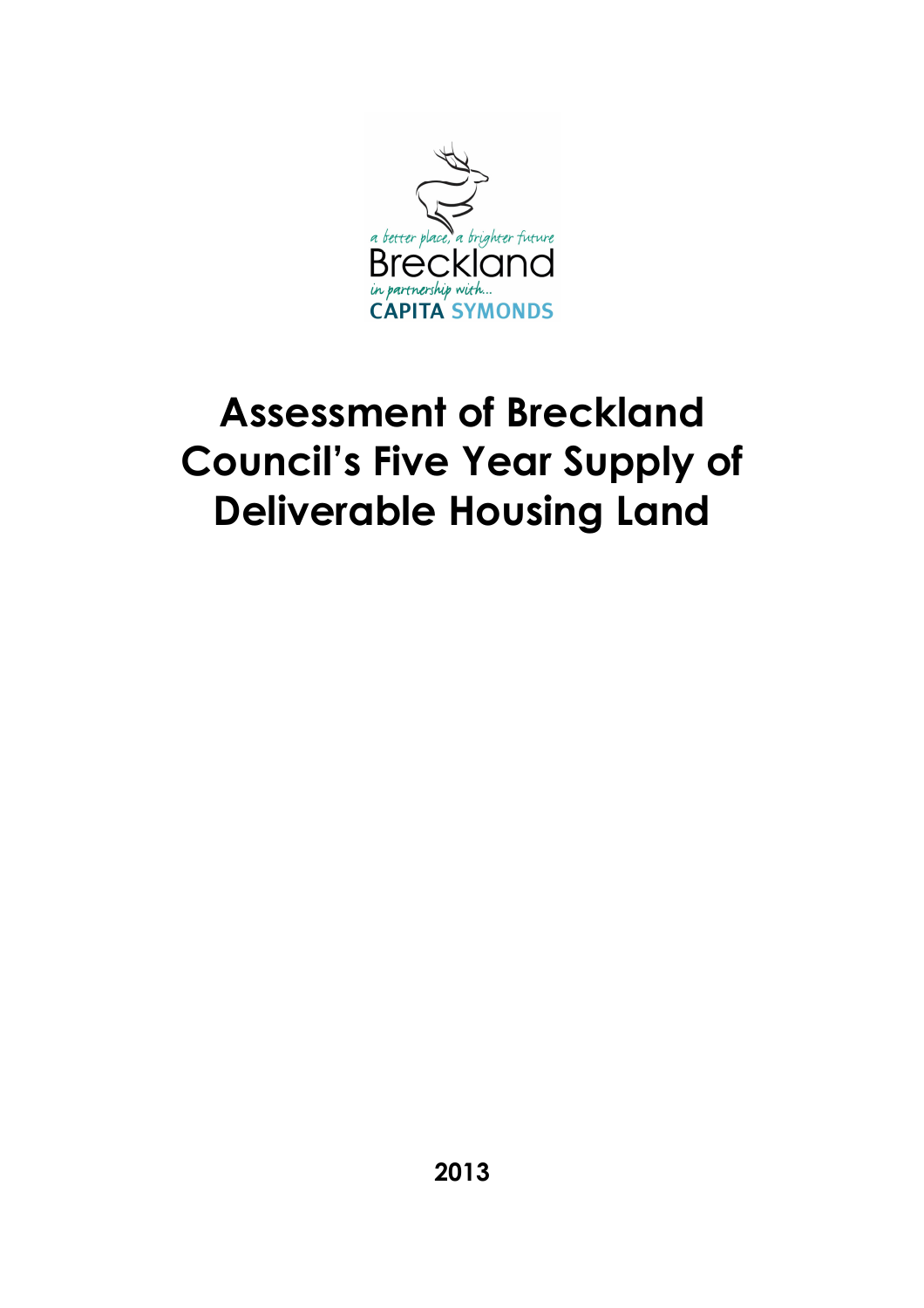#### **1. Introduction**

- **1.1** The National Planning Policy Framework (NPPF) sets out the national planning framework for housing delivery. The framework was published on  $27<sup>th</sup>$  March 2012, and replaces the previous housing policies contained within Planning Policy Statement 3. The NPPF retains the requirement for Local Authorities to identify and update an annual five year supply of deliverable housing land.
- **1.2** The NPPF has made a number of changes to the five year supply requirements, and these can be seen at paragraph 47 of the framework. A key change is the requirement for local authorities to identify an additional buffer of housing land of 5% supply. This has occurred to ensure there is choice and competition in the market for land. However, where local authorities have persistently under delivered housing, the buffer should be increased to 20%. Breckland's housing requirements are set out within the adopted Core Strategy and Development Control Policies DPD and were informed by the East of England Regional Spatial Strategy which has subsequently been abolished.
- **1.3** This document assesses Breckland's supply of housing over the next five years. It identifies specific sites which the Council considers will deliver housing over the period to 2018. In order for sites to be considered as part of the District's five year housing supply they have to be regarded as deliverable in terms of paragraph 47 and footnotes 11 and12 of the NPPF. In order for sites to be classed as deliverable, footnotes 11 and 12 of the NPPF state that sites should be:
	- Available the site is available for development now
	- Suitable The site offers a suitable location for development and would contribute to the creation of sustainable, mixed communities
	- Achievable there is a reasonable prospect that housing will be delivered on the site within five years.
- **1.4** Sites have been included within this statement where they are considered to meet the three tests set out within paragraph 1.3. As such sites with planning permission or residential allocations within a Development Plan Document have been included within the assessment, where they are considered to be deliverable within the five year period. Sites within the Strategic Housing Land Availability Assessment (SHLAA) which are deliverable within five year time period and on previously developed land have also been included.
- **1.5** Sites with planning permission identified in the assessment are considered to be suitable and available, as this test was made at the application stage. It is possible that not all sites will be achievable within the 5 year period. Sites identified from the SHLAA have already been tested against these criteria.
- **1.6** This assessment, has considered sites as either being large sites or small sites. Large sites are considered to be those for 10 dwellings or more, whilst small sites are those sites for less than ten dwellings. To further test deliverability of large sites with Planning Permission (10 dwellings and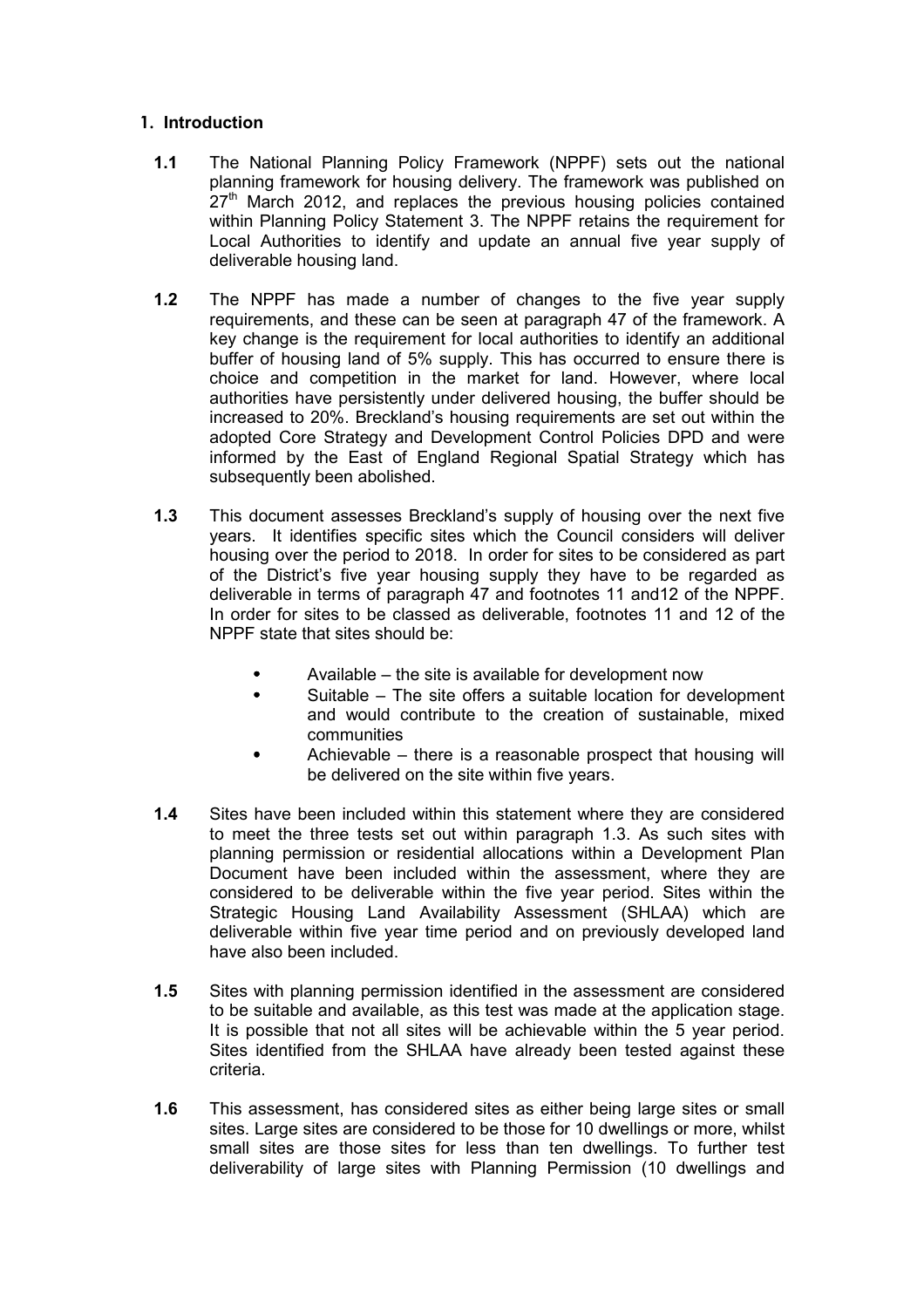above) a questionnaire was sent to developers of those schemes seeking their intentions for development on the site. The questionnaire can be seen in **Appendix 1.** Where developer's intentions were unclear a judgement has been made on the achievability of the site based on local experience. The response to this year's questionnaire was very poor, and as such, responses from last year's survey have been utilised in many cases for the delivery timescales of sites.

- **1.7** As of 1<sup>st</sup> April 2013 there were 381 dwellings to be built on small-scale sites (Under 10 dwellings) with Planning Permission. Therefore, it is considered unfeasible to appraise the achievability of every small-scale site. For small sites an average completion rate has been applied based on past trends. **Appendix 3** lists all small-scale sites with planning permission. Analysis of previous years data has shown that Breckland has a relatively low lapse rate for small scale planning permissions of 2.5%. Therefore, applying a 2.5% lapse rate it has been assumed that 372 dwellings on small scale sites with planning permission will be developed. Analysis of previous years trends, shows that on average 124 dwellings on small scale sites are built per annum.
- **1.8** Previous five year housing land supply assessments have considered the information contained within the East of England Plan, which formed the Regional Spatial Strategy for the area. However this document was formally abolished on 3rd January 2013, so as such it is not considered relevant to include the numbers set out within it in this report.

#### **2. Breckland Five Year Housing Requirement**

**2.1** Breckland's adopted Core Strategy and Development Control Policies DPD sets the housing numbers to be delivered across the District over the plan period from 2001-2026. The Core Strategy at Policy CP1 requires **19,100** new homes to be developed over the plan period from 2001 to 2026. From 1<sup>st</sup> April 2001 to 31<sup>st</sup> March 2013 6,795 new dwellings have been completed. This leaves a further **12,305** new homes to be delivered over the remainder of the plan period. This is shown in the following table.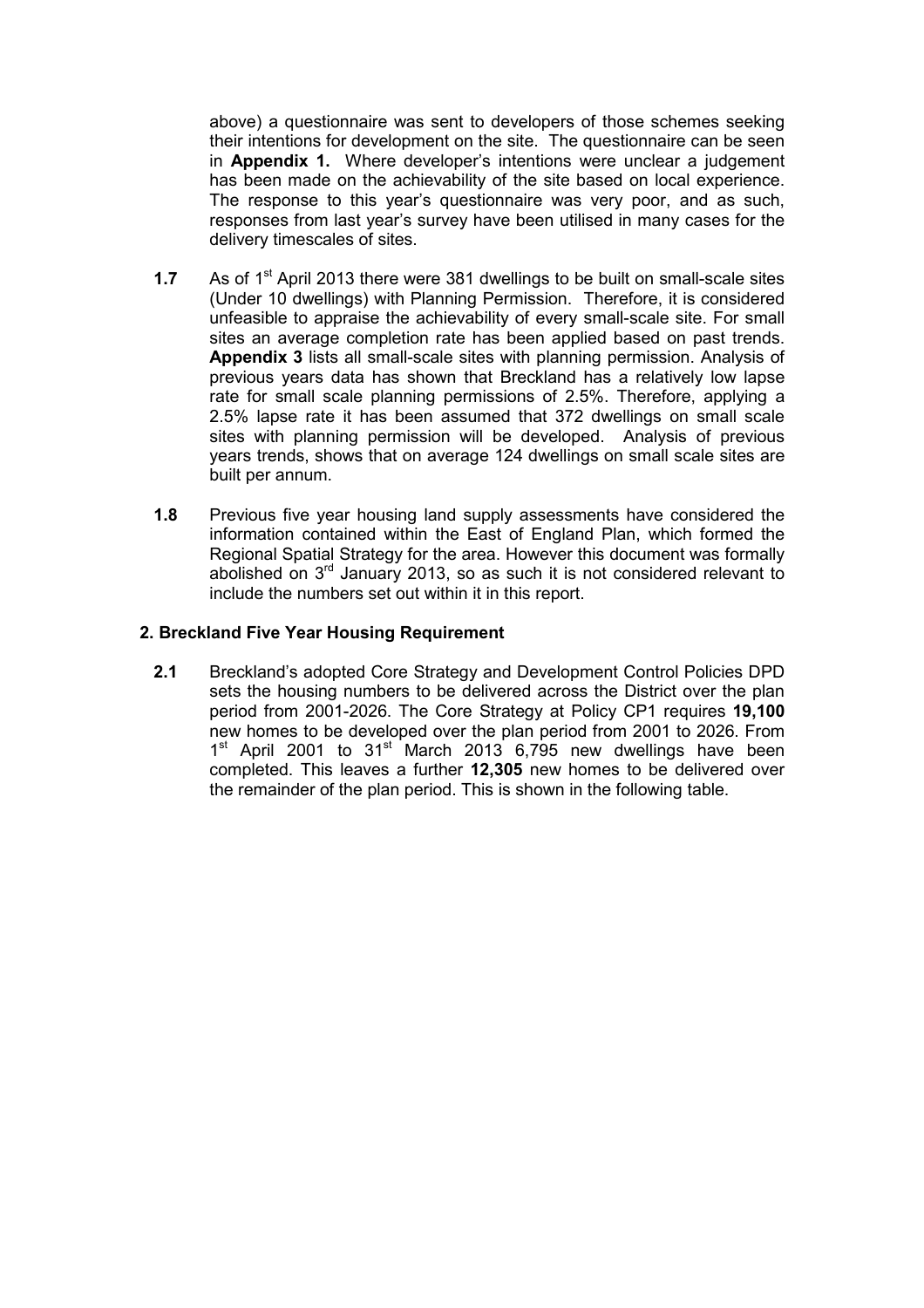| Year                                           | <b>Required Completions</b> | <b>Actual Completions</b> |
|------------------------------------------------|-----------------------------|---------------------------|
| 2001/2002                                      | 764                         | 543                       |
| 2002/2003                                      | 764                         | 605                       |
| 2003/2004                                      | 764                         | 884                       |
| 2004/2005                                      | 764                         | 840                       |
| 2005/2006                                      | 764                         | 592                       |
| 2006/2007                                      | 764                         | 520                       |
| 2007/2008                                      | 764                         | 625                       |
| 2008/2009                                      | 764                         | 607                       |
| 2009/2010                                      | 764                         | 528                       |
| 2010/2011                                      | 764                         | 376                       |
| 2011/2012                                      | 764                         | 346                       |
| 2012/2013                                      | 764                         | 329                       |
| <b>Total</b>                                   | 9,168                       | 6,275                     |
| 2013/2014                                      | 1,342                       |                           |
| 2014/2015                                      | 1,342                       |                           |
| 2015/2016                                      | 1,342                       |                           |
| 2016/2017                                      | 1,342                       |                           |
| 2017/2018                                      | 1,342                       | -                         |
| <b>Five Year Housing</b><br><b>Requirement</b> | 6,710                       |                           |

Table 1 – Five Year Housing Requirement

- **2.2** Over the period from 2001 2013, there has been a shortfall in the delivery rates of housing which equates to **2,893** new homes.
- **2.3** It is expected that the shortfall in housing delivery should be met within the next five years. Therefore, the annual required completions rate for the next five years is 1,342 dwellings, creating a five year housing requirement of 6,710 new dwellings.

#### **3. Breckland's Five Year Deliverable Housing Supply**

- **3.1** As of 1<sup>st</sup> April 2013, 2,008 dwellings had the benefit of planning permission and are considered deliverable within the next five years. In addition to this a number of sites have been allocated through development plan documents for residential development. A number of these allocations are expected to be delivered within the next five years. This includes sites within the Site Specifics Policies and Proposals DPD and the Thetford Area Action Plan DPD.
- **3.2** The following table shows the expected delivery of housing on identified sites.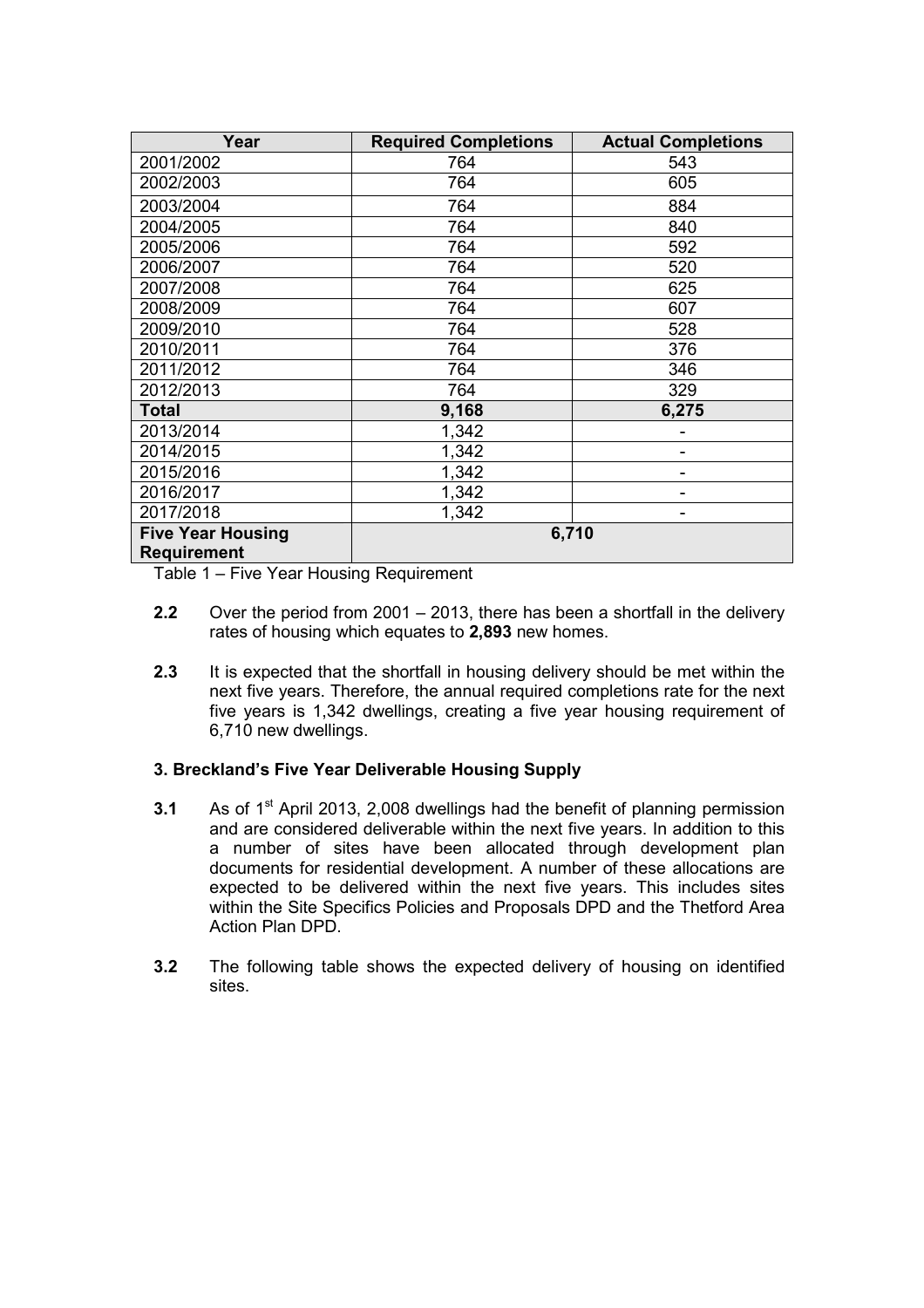|                    | 2013/14 | 2014/15 | 2015/16 | 2016/17 | 2017/18 | <b>Total</b> |
|--------------------|---------|---------|---------|---------|---------|--------------|
| sites<br>Large     | 446     | 535     | 283     | 215     | 158     | 1,637        |
| with               |         |         |         |         |         |              |
| planning           |         |         |         |         |         |              |
| permission         |         |         |         |         |         |              |
| Small<br>sites     | 124     | 124     | 123     | 0       | 0       | 371          |
| with               |         |         |         |         |         |              |
| planning           |         |         |         |         |         |              |
| permission         |         |         |         |         |         |              |
| <b>SHLAA sites</b> | 0       | 0       | 33      | 30      | 20      | 63           |
| Land               | 0       | 302     | 690     | 570     | 545     | 2,107        |
| allocations        |         |         |         |         |         |              |
| <b>Total</b>       | 570     | 961     | 1,129   | 815     | 723     | 4,198        |
| Requirement        | 1,342   | 13,42   | 1,342   | 1,342   | 1,342   | 6,710        |
| <b>Shortfall</b>   | $-772$  | $-683$  | $-213$  | $-527$  | $-619$  | $-2,512$     |
| <b>Surplus</b>     |         |         |         |         |         |              |

Table 2 – Expected delivery of housing on identified sites

- **3.3** The table above shows that there are **4,198** new dwellings which can be delivered within the next five years within Breckland. This is **2,512** dwellings short of meeting the five year housing land supply requirement. From the table it can be concluded that the District currently has a **3.12** year supply of deliverable housing land.
- **3.4** Paragraph 47 of the National Planning Policy Framework requires Local Authorities to include a 5% or 20% buffer on housing land supply. Due to the shortfall in housing delivery rates within Breckland prior to the downturn in the wider economy post 2007, it is considered appropriate to include a 20% buffer. A 20% buffer equates to an additional 764 dwellings.
- **3.5** When applying the 20% buffer, the Council can only demonstrate a **2.8** year supply of deliverable housing land.

#### **4. Housing Implementation Strategy**

- **4.1** As shown in Section 3 above, Breckland Council is currently unable to demonstrate a 5 year deliverable supply of housing. Therefore, the implications of Paragraph 49 of the National Planning Policy Framework are relevant to the District. The Council will set out through this section a Housing Implementation Strategy to set out how it will maintain a five year land supply to meet the housing target.
- **4.2** The principal mechanism to help remedy the current shortfall in the short term will be for the Council to consider applications for housing favourably in line with the requirements set out within paragraph 49 of the NPPF.
- **4.3** In order to consider applications for housing favourably in line with Paragraph 49 of the NPPF it may be necessary to make a departure from the Development Plan, such as where Policy CP1 of the Adopted Core Strategy and Development Control Policies Document prescribes a particular level of housing to be planned for.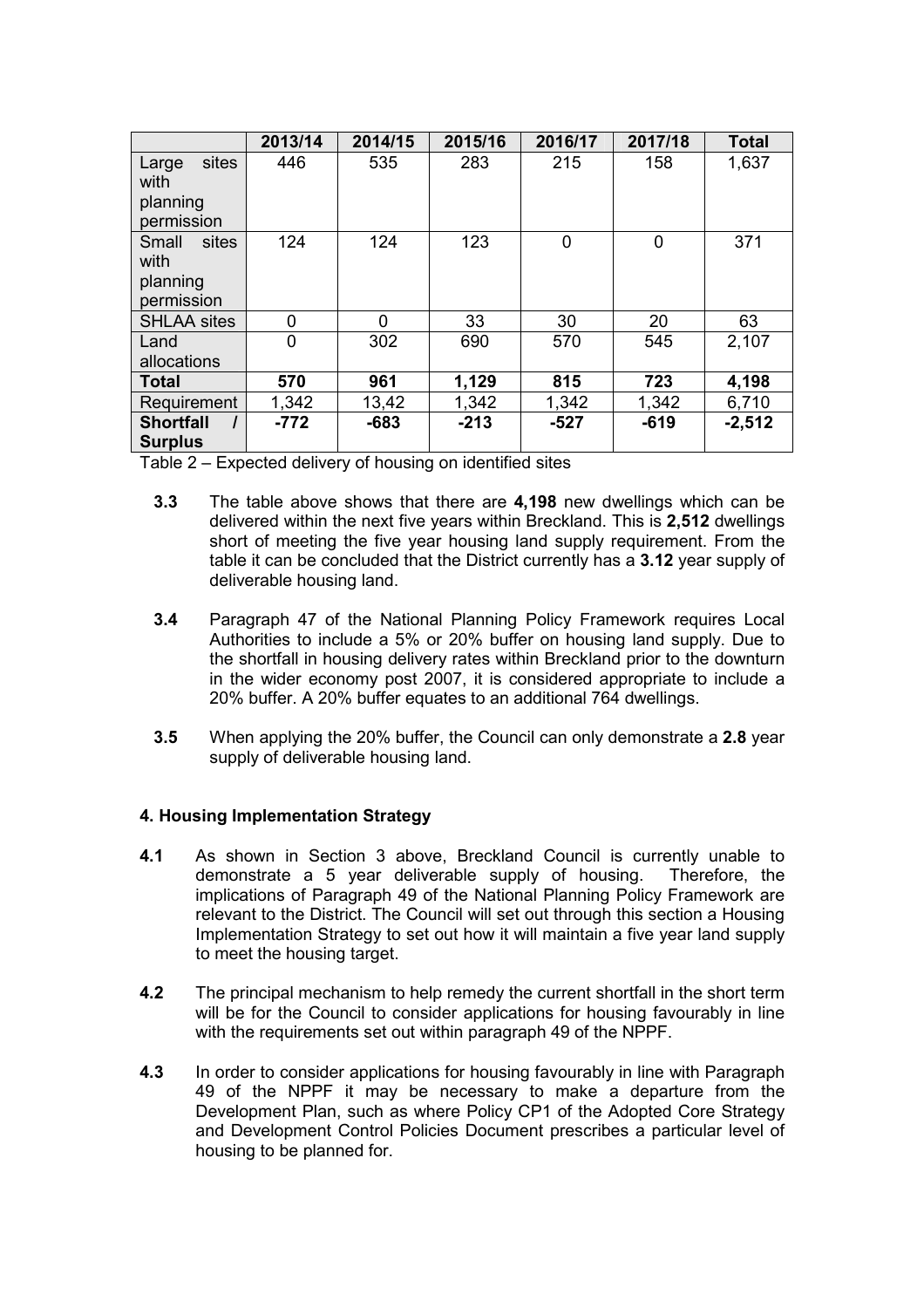- **4.4** Furthermore, where a site is outside a defined Settlement Boundary as defined in the adopted Proposals Map accompanying the Breckland Core Strategy and Development Control Policies DPD (2009) and would normally be contrary to Policy DC2, the following information will be required from applicants to justify a departure from the Development Plan.
	- A statement which confirms that housing on the site is **deliverable** in line with the requirements of footnote 11 on page 12 of the NPPF within the 5 year period outlined in this document. In order for a site to be considered deliverable it should be:
		- o **Available** the site is available and a developer can be found and constraints overcome to ensure development of the site can begin within the 5 year period.
		- o **Suitable** the site is in a suitable location and in accordance with the presumption in favour of sustainable development, as contained within the NPPF at paragraph 14.
		- o **Achievable**  a timetable of when dwellings are expected to be completed on site within the 5 year period should be included
	- An assessment of any saved policies of the Breckland Adopted Local Plan (1999) to which the proposal is contrary, explaining why, in sustainability terms, the development should proceed contrary to the Development Plan.
- **4.5** The strategy outlined above will remain in effect until future revisions to this document.
- **4.6** The NPPF at paragraph 47 requires Local Authorities to plan for a full range of housing provision, including both market and affordable dwellings. The Core Strategy and Development Control Policies DPD requires new developments to include affordable housing on all sites of over 5 dwellings or 0.17ha, at a rate of 40%. The phasing for large sites within appendix 2 includes the phasing over the five year period by tenure.
- **4.7** In January 2013, Breckland Council resolved to formally commence the preparation of a new single Local Plan for the District and cease preparing the remaining Area Action Plan committed to in the Local Development Scheme. This will provide an opportunity for the Council to re-examine the scale and spatial options for growth in the district. The abolition of the Regional Spatial Strategy also provides the Council with the responsibility to determining its own local housing targets and these will form an integral part of the new Local Plan. Therefore, the new Local Plan will be a key mechanism through which the Council will seek to address its housing land supply.

#### **5. Conclusion and Future Actions**

- **5.1** Section 3 outlines that as of 2013 Breckland does not have a 5 year supply of deliverable sites for housing. Therefore, Planning Applications for housing will be assessed with regard to the strategy outlined in **Section 4** above.
- **5.2** The growth associated with the Thetford Area Action Plan will continue to support the housing land supply in future years, albeit is currently subject to a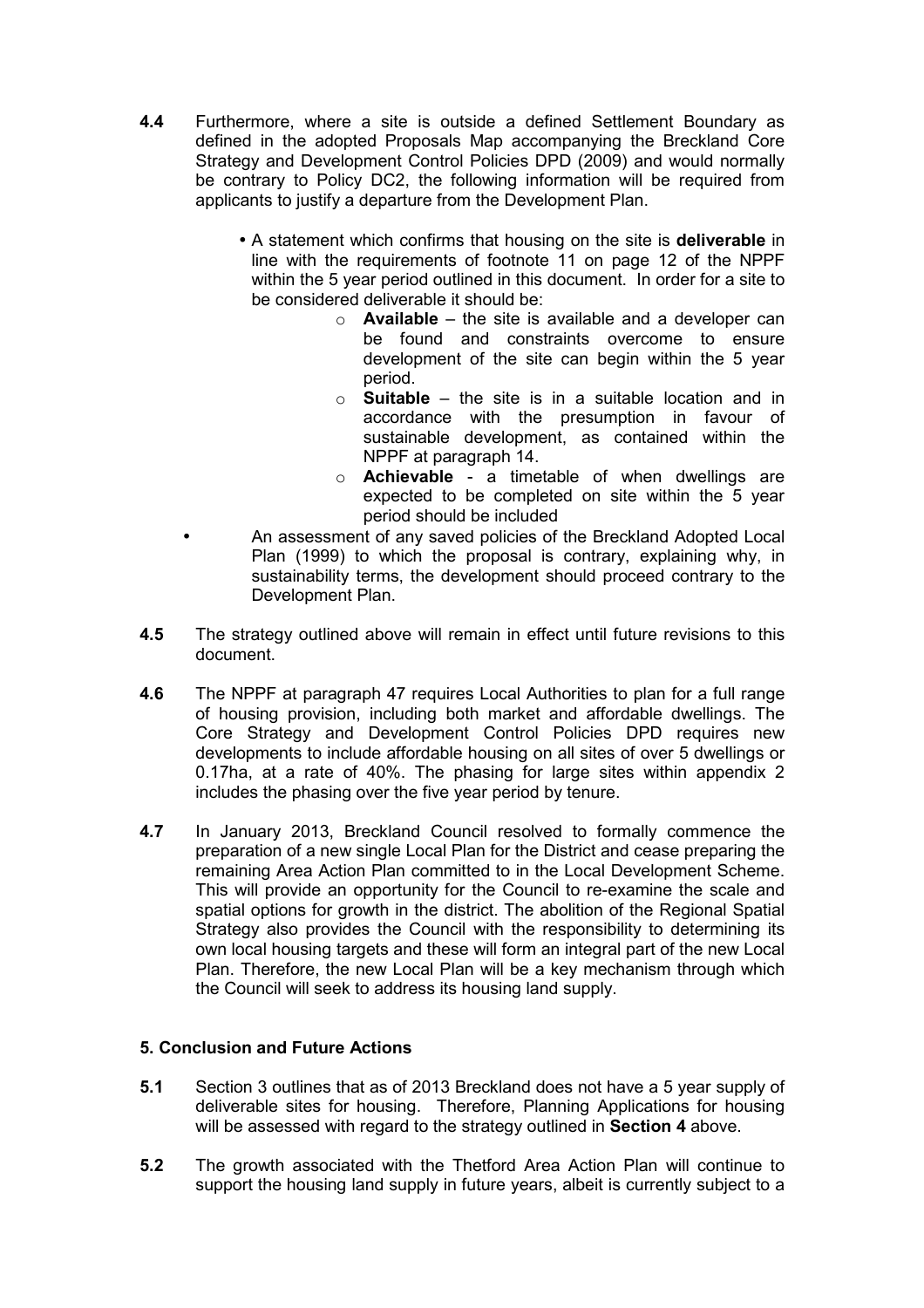phased approach with a significant quantum of development due to be delivered in later phases. Furthermore, the review of the Local Plan will look at housing numbers across the District, and include provisions for Attleborough and Snetterton Heath.

**5.3** This 5 Year Supply of Housing Assessment will be monitored and updated annually linked to the results.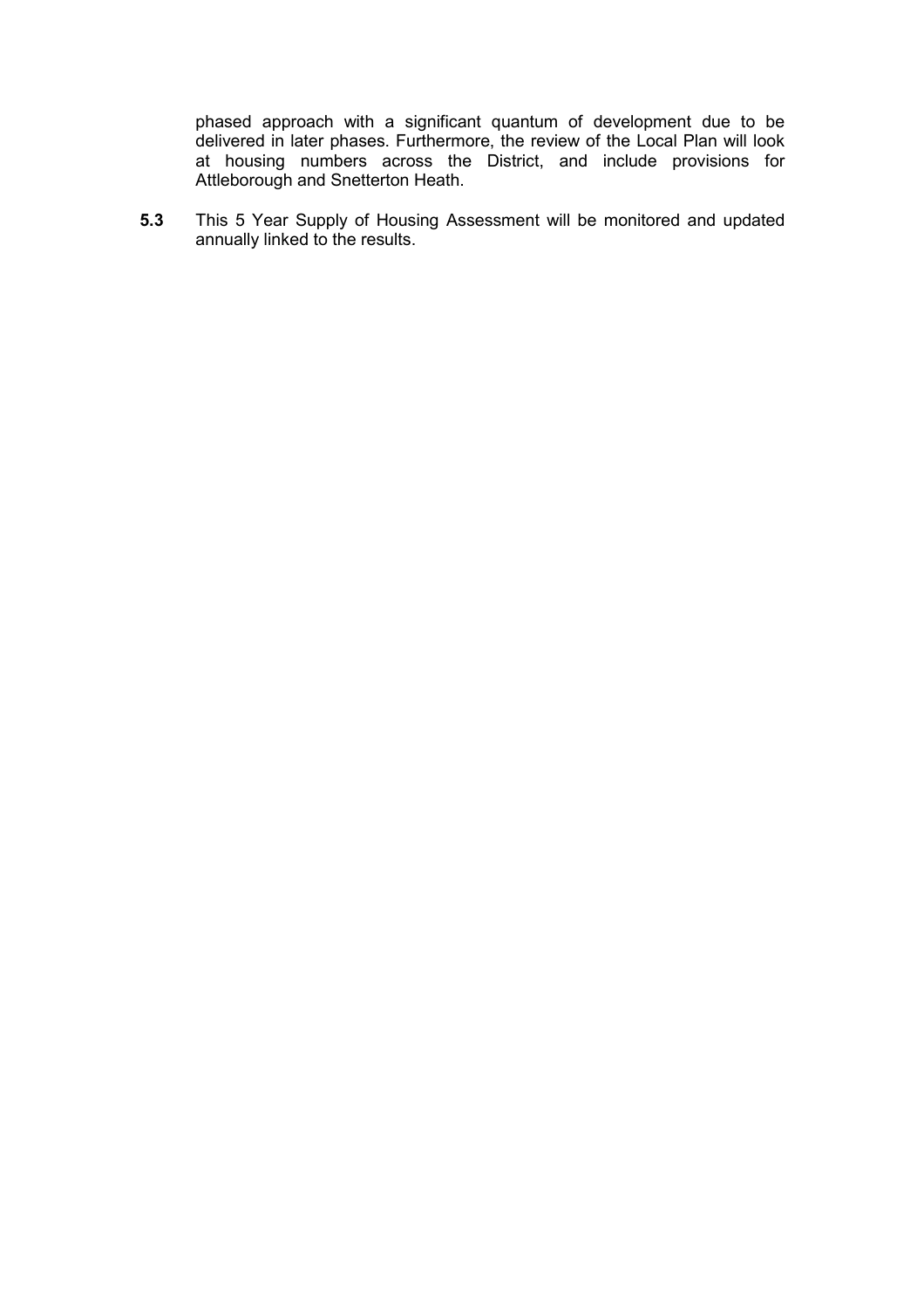# **Breckland Council – 5 Year Housing Supply Statement Developability Questionnaire**

| <b>Site Name</b>                      |  |
|---------------------------------------|--|
| <b>Parish</b>                         |  |
| <b>Planning Application Reference</b> |  |
|                                       |  |
| Applicant                             |  |
|                                       |  |

| <b>Financial Year</b>    | <b>Estimated Market Housing</b><br><b>Completions on Site</b> | <b>Estimated Affordable</b><br><b>Housing Completions on Site</b> |
|--------------------------|---------------------------------------------------------------|-------------------------------------------------------------------|
|                          |                                                               |                                                                   |
| Financial Year 2013/2014 |                                                               |                                                                   |
| Financial Year 2014/2015 |                                                               |                                                                   |
| Financial Year 2015/2016 |                                                               |                                                                   |
| Financial Year 2016/2017 |                                                               |                                                                   |
| Financial Year 2017/2018 |                                                               |                                                                   |
| <b>Post 2018</b>         |                                                               |                                                                   |

**Additional Comments:**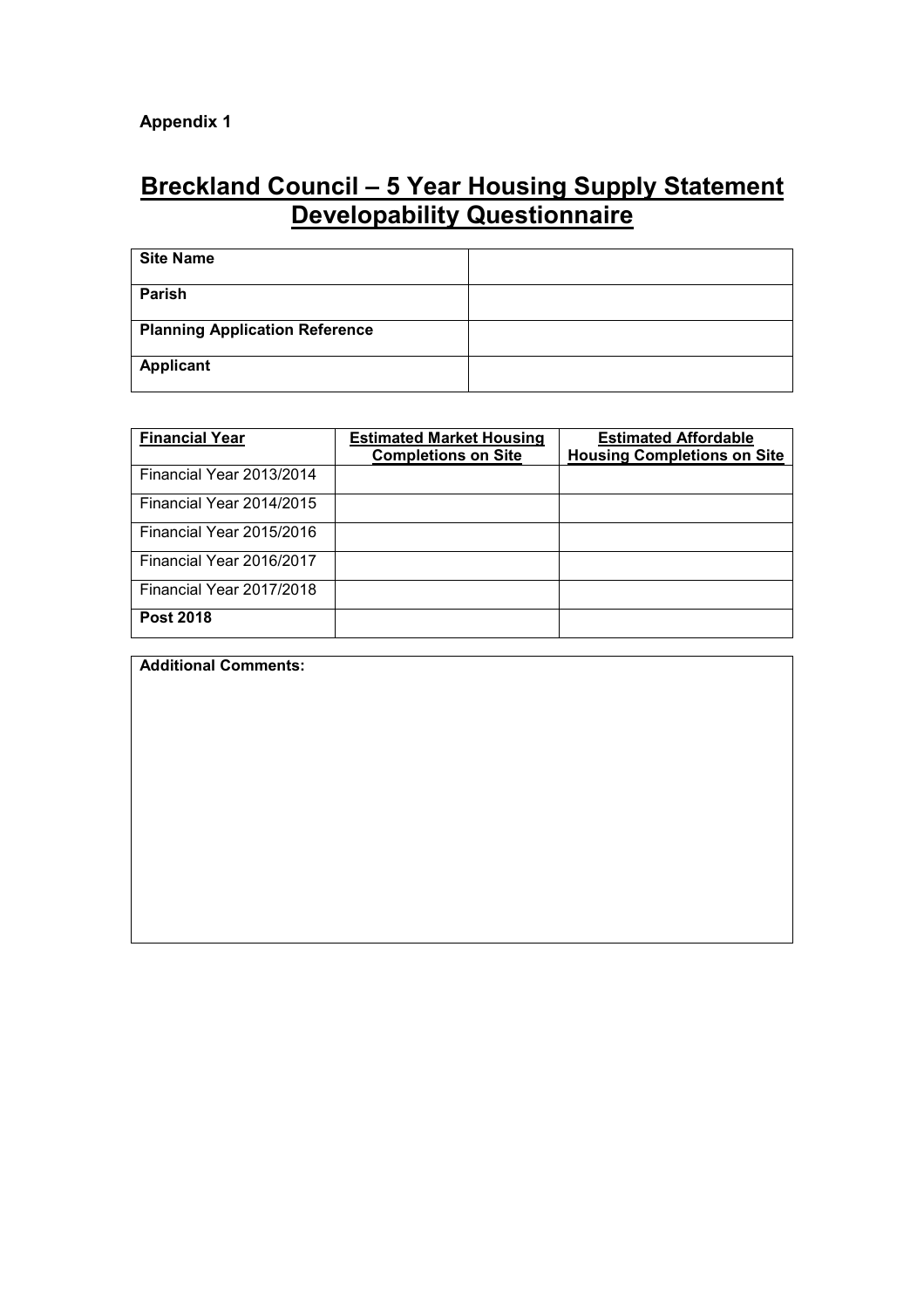## **Appendix 2: Large Sites**

|                                    |                                     |                             |                          |                       |                     |                      | 2013/2014                         |                                | 2014/2015                     |                                  | 2015/2016                  |                | 2016/2017           |          | 2017/2018                      | Five            | Survey             |
|------------------------------------|-------------------------------------|-----------------------------|--------------------------|-----------------------|---------------------|----------------------|-----------------------------------|--------------------------------|-------------------------------|----------------------------------|----------------------------|----------------|---------------------|----------|--------------------------------|-----------------|--------------------|
| Application<br>Reference           | <b>Site Address</b>                 | <b>Site Address</b>         | <b>Site Address</b><br>ર | Proposed<br>dwellings | Number<br>remaining | Market               | Affordable                        | Market                         | Affordable                    | Market                           | Affordable                 | Market         | Affordable          | Market   | Affordable                     | Year<br>Total   | Returned<br>2013   |
|                                    |                                     | (off Dunnetts               |                          |                       |                     |                      |                                   |                                |                               |                                  |                            |                |                     |          |                                |                 |                    |
| 3PL/2006/0441/O                    | Goose Green<br>Land at              | Close)                      | Ashill                   | 29                    | 29                  | $\overline{0}$       | $\overline{0}$                    | 10 <sup>°</sup>                | $5\overline{)}$               | 8 <sup>°</sup>                   | $6\phantom{1}6$            |                | $\Omega$            |          | $\mathbf{0}$                   | 29              | Yes                |
|                                    | Bryony                              |                             |                          |                       |                     |                      |                                   |                                |                               |                                  |                            |                |                     |          |                                |                 |                    |
| 3PL/2008/1083/F                    | Way/Carvers<br>Lane                 | Attleborough                | Attleborough             | 38                    | 3                   | -3                   | $\overline{0}$                    | $\overline{0}$                 | $\overline{0}$                | $\overline{0}$                   | $\overline{0}$             | $\Omega$       | $\Omega$            | $\Omega$ | $\mathbf{0}$                   |                 | $3 \mid$ No        |
|                                    | Land to North                       |                             |                          |                       |                     |                      |                                   |                                |                               |                                  |                            |                |                     |          |                                |                 |                    |
|                                    | 0f                                  |                             |                          |                       |                     |                      |                                   |                                |                               |                                  |                            |                |                     |          |                                |                 |                    |
| 3PL/2010/1041/F                    | Honeysuckle<br>Way                  | Attleborough                |                          | 66                    | 66                  | 13                   | 13                                | 15                             | 13                            | 12                               | $\bf{0}$                   |                | $\mathbf 0$         |          | $\mathbf{0}$                   | 66              | <b>No</b>          |
| 3PL/2010/0033/F                    | Oaktrees                            | Slough Lane                 | Attleborough             | 22                    | $\overline{7}$      | $\blacktriangleleft$ | $6\phantom{1}$                    | $\overline{0}$                 | $\overline{0}$                | $\overline{0}$                   | $\overline{0}$             | $\overline{0}$ | $\overline{0}$      | $\Omega$ | $\overline{0}$                 |                 | $7 \mid$ No        |
|                                    | Land at                             |                             |                          |                       |                     |                      |                                   |                                |                               |                                  |                            |                |                     |          |                                |                 |                    |
| 3PL/2012/0958/H                    | London Road<br>Land south of        | Attleborough                |                          | 375                   | 375                 | 25                   | 10                                | 25                             | 15                            | 25                               | 20                         | 25             | 20                  | 25       | 20                             | 210             |                    |
|                                    | side of Hale                        |                             |                          |                       |                     |                      |                                   |                                |                               |                                  |                            |                |                     |          |                                |                 |                    |
| 3PL/2010/1333/F                    | Road                                | Bradenham                   |                          | 11                    | 6                   | 4                    | $\overline{2}$                    | $\overline{0}$                 | $\overline{0}$                | $\overline{0}$                   | $\mathbf 0$                | $\Omega$       | $\overline{0}$      |          | $\mathbf{0}$                   | 6 <sup>1</sup>  | <b>No</b>          |
| 3PL/2008/0162/D                    | Part of former<br>technical site    | <b>RAF Watton</b>           | Carbrooke                | 113                   | 113                 | 17                   | $\overline{0}$                    | 33                             | 33                            | 30                               | $\overline{0}$             | $\overline{0}$ | $\mathbf 0$         |          | $\overline{0}$                 | $113$ No        |                    |
|                                    | Norwich                             |                             |                          |                       |                     |                      |                                   |                                |                               |                                  |                            |                |                     |          |                                |                 |                    |
| 3PL/2009/0118/D                    | Road<br>Former RAF                  | Carbrooke                   | and Griston              | 68                    | 40                  | 20                   | $\overline{0}$                    | 20                             | $\overline{0}$                | $\mathbf{0}$                     | $\overline{0}$             | $\Omega$       | $\Omega$            | $\Omega$ | $\mathbf{0}$                   | 40              | <b>No</b>          |
|                                    | Watton                              |                             |                          |                       |                     |                      |                                   |                                |                               |                                  |                            |                |                     |          |                                |                 |                    |
| 3PL/2009/0274/D                    | Technical<br>Site                   | Norwich<br>Road             | Carbrooke/Gr<br>iston    | 100                   | 27                  | 13                   | $\overline{0}$                    | 14                             | $\overline{0}$                | $\overline{0}$                   | $\mathbf 0$                | $\overline{0}$ | $\overline{0}$      |          | $\mathbf{0}$                   | 27              | <b>No</b>          |
| 3PL/2012/0624/F                    | The Valles                          | The Street                  | Croxton                  | 11                    | 11                  | 5 <sup>5</sup>       | $\overline{0}$                    | 6 <sup>1</sup>                 | $\overline{0}$                | $\overline{0}$                   | $\overline{0}$             | $\overline{0}$ | $\overline{0}$      | $\Omega$ | $\mathbf{0}$                   |                 | $11$ No            |
|                                    | Moorgate                            |                             |                          |                       |                     |                      |                                   |                                |                               |                                  |                            |                |                     |          |                                |                 |                    |
| 3PL/2007/1800/D                    | <b>Business</b><br>Centre           | South Green                 | Dereham                  | 107                   | 11                  | 11                   | $\overline{0}$                    | $\mathbf{0}$                   | $\overline{0}$                | $\mathbf{0}$                     | $\overline{0}$             | 0              | $\mathbf 0$         | $\Omega$ | $\mathbf{0}$                   |                 | $11$ No            |
|                                    | Land at                             |                             |                          |                       |                     |                      |                                   |                                |                               |                                  |                            |                |                     |          |                                |                 |                    |
| 3PL/2011/0565/D                    | Fleece<br>Meadow                    | Norwich<br>Road             |                          |                       |                     |                      | $\overline{0}$                    |                                |                               |                                  | $\overline{0}$             | $\Omega$       |                     |          |                                |                 | $14$ No            |
|                                    | Land north of                       |                             | Dereham                  | 14                    | 14                  | $\overline{0}$       |                                   | 14                             | $\overline{0}$                | $\overline{0}$                   |                            |                | $\overline{0}$      |          | $\mathbf{0}$                   |                 |                    |
|                                    | Norwich                             |                             |                          |                       |                     |                      |                                   |                                |                               |                                  |                            |                |                     |          |                                |                 |                    |
| 3PL/2010/1142/F                    | Road<br>Former                      | Dereham                     |                          | 200                   | 181                 | 24                   | 18                                | 24                             | 18                            | 24                               | 15                         | 24             | 12                  | 22       | $\overline{0}$                 | 181             |                    |
|                                    | Swimming                            | De Narde                    |                          |                       |                     |                      |                                   |                                |                               |                                  |                            |                |                     |          |                                |                 |                    |
| 3PL/2012/0628/D                    | Pool<br>Land east of                | Road                        | Dereham                  | 25                    | 25                  | 10                   | $\overline{0}$                    | 5 <sub>1</sub>                 | 10                            | $\overline{0}$                   | $\overline{0}$             | $\overline{0}$ | $\overline{0}$      | $\Omega$ | $\overline{0}$                 |                 | $25 \mid$ No       |
|                                    | Lopham                              |                             |                          |                       |                     |                      |                                   |                                |                               |                                  |                            |                |                     |          |                                |                 |                    |
| 3PL/2010/0374                      | Road                                | Harling                     |                          | 15                    | 14                  | $\overline{3}$       | 3 <sup>5</sup>                    | 5 <sub>5</sub>                 | 3 <sup>2</sup>                | $\overline{0}$                   | $\overline{0}$             | $\overline{0}$ | $\overline{0}$      | 0        | $\overline{0}$                 |                 | $14 \mid$ No       |
| 3PL/2009/0204/F                    | 19 Jubilee<br>Avenue                | Harling                     |                          | 12                    | 12                  | $\overline{0}$       | 12                                | $\overline{0}$                 | $\overline{0}$                | $\overline{0}$                   | $\overline{0}$             | $\overline{0}$ | $\mathbf 0$         | $\Omega$ | $\overline{0}$                 |                 | $12$ No            |
|                                    | Land East of                        |                             |                          |                       |                     |                      |                                   |                                |                               |                                  |                            |                |                     |          |                                |                 |                    |
| 3PL/2010/0596/F                    | <b>East Harling</b><br>School       | Kenninghall<br>Road         | Harling                  | 40                    | 24                  | 10                   | 5 <sub>5</sub>                    | $6\phantom{1}$                 | 3 <sup>1</sup>                | $\overline{0}$                   | $\overline{0}$             | $\overline{0}$ | $\overline{0}$      | $\Omega$ | $\overline{0}$                 |                 | $24 \mid$ No       |
|                                    |                                     | Lopham                      |                          |                       |                     |                      |                                   |                                |                               |                                  |                            |                |                     |          |                                |                 |                    |
| 3PL/2010/1079/F<br>3PL/2008/0206/F | Cloverfield<br><b>Memorial Hall</b> | Road<br><b>School Close</b> | Harling<br>Kenninghall   | 17<br>12              | 17<br>12            | 11<br>$\overline{4}$ | $6\phantom{.}6$<br>$\overline{0}$ | $\mathbf{0}$<br>$\overline{4}$ | $\overline{0}$<br>$\mathbf 0$ | $\overline{0}$<br>$\overline{0}$ | $\bf{0}$<br>$\overline{0}$ | $\overline{0}$ | 0<br>$\overline{0}$ | $\Omega$ | $\mathbf{0}$<br>$\overline{0}$ | 17 <sup>1</sup> | Yes<br>$8 \mid$ No |
|                                    |                                     |                             |                          |                       |                     |                      |                                   |                                |                               |                                  |                            |                |                     |          |                                |                 |                    |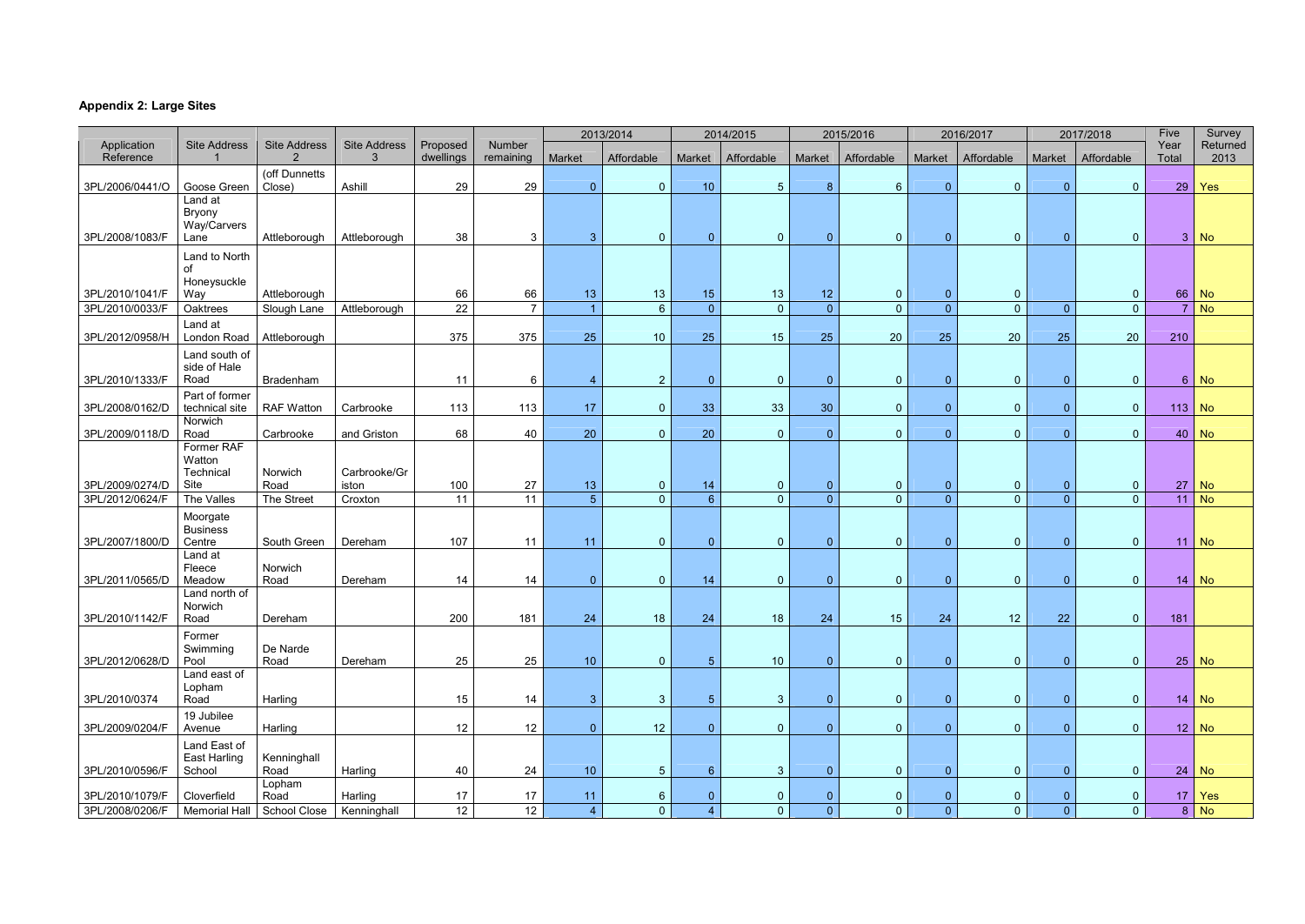| 3PL/2012/0660/O | Burghwood<br><b>Drive</b>              | Mileham                                                        |          | 11  | 11  | $\overline{0}$  | $\mathbf{0}$    | $\overline{7}$  | $\overline{4}$ | $\overline{0}$ | $\overline{0}$  | $\overline{0}$ | $\overline{0}$ | $\overline{0}$ | $\mathbf{0}$   |           | $11$ No      |
|-----------------|----------------------------------------|----------------------------------------------------------------|----------|-----|-----|-----------------|-----------------|-----------------|----------------|----------------|-----------------|----------------|----------------|----------------|----------------|-----------|--------------|
| 3PL/1990/0747/D | Holme Hale<br>Road                     | Necton                                                         |          | 130 | 95  | $\overline{0}$  | $\overline{0}$  | $\overline{0}$  | $\overline{0}$ | $\mathbf{0}$   | $\overline{0}$  | $\Omega$       | $\overline{0}$ | $\overline{0}$ | $\overline{0}$ | 0         | Yes          |
| 3PL/1991/1231/D | Land South<br>of Oaks Drive            | Necton                                                         |          | 40  | 40  | $5\phantom{.0}$ | 10              | 10              | 10             | 5 <sub>1</sub> | $\mathbf 0$     | $\overline{0}$ | $\overline{0}$ | 0              | $\mathbf{0}$   | 40        | <b>Yes</b>   |
| 3PL/2010/1345/F | <b>Mill Street</b>                     | Necton                                                         |          | 30  | 17  | 11              | $6\overline{6}$ | $\overline{0}$  | $\overline{0}$ | $\overline{0}$ | $\overline{0}$  | $\overline{0}$ | $\overline{0}$ | $\Omega$       | $\overline{0}$ |           | $17$ No      |
| 3PL/2008/1427/F | Land adj St<br>Andrews<br>Close        | Old<br>Buckenham                                               |          | 14  | 14  | $\overline{0}$  | $\overline{0}$  | $\overline{0}$  | 14             | $\overline{0}$ | $\overline{0}$  | $\overline{0}$ | $\overline{0}$ | $\overline{0}$ | $\overline{0}$ |           | $14$ Yes     |
| 3PL/2007/1234/F | Land off<br>Church Close               | Shipdham                                                       | Shipdham | 43  | 43  | 15              | 9               | 19              | $\overline{0}$ | $\overline{0}$ | $\overline{0}$  | $\overline{0}$ | $\overline{0}$ | $\Omega$       | $\mathbf{0}$   | 43        | <b>Yes</b>   |
| 3PL/2010/0293/O | 36 Letton<br>Road                      | Shipdham                                                       |          | 12  | 11  | $\overline{0}$  | $\overline{0}$  | 11              | $\overline{0}$ | $\overline{0}$ | $\overline{0}$  | $\Omega$       | $\overline{0}$ | $\Omega$       | $\mathbf{0}$   |           | $11$ No      |
| 3PL/2012/0527/F | Former Sixth<br>Form College           | <b>Market Place</b>                                            | Swaffham | 16  | 16  | $\overline{0}$  | $\overline{0}$  | $\overline{0}$  | $\overline{0}$ | 10             | $6\phantom{1}6$ | $\Omega$       | $\overline{0}$ | $\overline{0}$ | $\mathbf{0}$   | 16        | Yes          |
| 3PL/2011/0868/F | Land East of<br><b>Brandon</b><br>Road | Swaffham                                                       |          | 335 | 335 | 20              | 9               | 20              | 20             | 20             | 20              | 40             | $\overline{0}$ | 40             | $\overline{0}$ | $189$ No  |              |
|                 | Stanfield                              |                                                                |          |     |     |                 |                 |                 |                |                |                 |                |                |                |                |           |              |
| 3PL/2012/0909/O | House                                  | Lynn Road                                                      | Swaffham | 13  | 13  | $\overline{0}$  | $\mathbf{0}$    | 13              | $\overline{0}$ | $\overline{0}$ | $\overline{0}$  | $\overline{0}$ | $\overline{0}$ | $\overline{0}$ | $\mathbf{0}$   |           | $13 \mid$ No |
| 3PL/2011/0830/D | Greengate                              | Swanton<br>Morley                                              |          | 20  | 10  | $\overline{1}$  | $5\overline{)}$ | $\overline{0}$  | $\overline{4}$ | $\overline{0}$ | $\overline{0}$  | $\overline{0}$ | $\overline{0}$ | $\overline{0}$ | $\mathbf{0}$   |           | $10$ No      |
| 3PL/2011/1095/F | <b>Hazel Covert</b>                    | Kilverstone<br>Park                                            | Thetford | 13  | 13  | 19              | $\overline{0}$  | 15              | $\overline{0}$ | 3              | $\overline{0}$  | $\Omega$       | $\overline{0}$ | $\Omega$       | $\overline{0}$ | 37        | Yes          |
|                 | Old<br>Carpenters                      | 21 Swaffham                                                    |          |     |     |                 |                 |                 |                |                |                 |                |                |                |                |           |              |
| 3PL/2008/0876/O | Arms                                   | Road                                                           | Watton   | 11  | 10  | $\overline{0}$  | $\overline{0}$  | 10              | $\overline{0}$ | $\overline{0}$ | $\overline{0}$  | $\overline{0}$ | $\overline{0}$ | $\overline{0}$ | $\mathbf{0}$   |           | $10$ No      |
| 3PL/2008/1042/F | The Stables                            | Norwich<br>Road                                                | Watton   | 67  | 23  | 23              | $\overline{0}$  | $\overline{0}$  | $\overline{0}$ | $\mathbf{0}$   | $\overline{0}$  | $\Omega$       | $\overline{0}$ | $\Omega$       | $\mathbf{0}$   | $23 \mid$ | Yes          |
| 3PL/2008/0547/O | Land off<br><b>Brandon</b><br>Road     | Watton                                                         |          | 132 | 132 | $\overline{0}$  | $\overline{0}$  | $\mathbf{0}$    | $\overline{0}$ | 27             | $\overline{0}$  | 26             | 28             | 26             | 25             | $132$ No  |              |
| 3PL/2009/1084/F | 119 Norwich<br>Road                    | Watton                                                         |          | 14  | 14  | 7               | $\overline{0}$  | -7              | $\overline{0}$ | $\mathbf{0}$   | $\overline{0}$  | $\Omega$       | $\overline{0}$ | $\Omega$       | $\mathbf{0}$   |           | $14 \mid$ No |
| 3PL/2010/0706/O | Drome<br>Garage                        | Norwich<br>Road                                                | Watton   | 19  | 19  | $\overline{0}$  | 0               | 7 <sup>7</sup>  | $7\phantom{.}$ | 5 <sub>1</sub> | $\overline{0}$  | $\overline{0}$ | $\overline{0}$ | $\overline{0}$ | 0 <sup>1</sup> |           | $19$ No      |
| 3PL/2011/0088/D | Former RAF<br>Radar Site               | Norwich<br>Road                                                | Watton   | 154 | 154 | 25              | 20              | 25              | 20             | 25             | $6\phantom{.}6$ | 33             | $\overline{0}$ | $\Omega$       | $\overline{0}$ | 154   No  |              |
| 3PL/2011/0550/O | The Warren                             | Watton<br>Green                                                | Watton   | 18  | 18  | 5 <sub>5</sub>  | $\overline{7}$  | $6^{\circ}$     | $\mathbf 0$    | $\overline{0}$ | $\overline{0}$  | $\theta$       | $\overline{0}$ | $\Omega$       | $\overline{0}$ |           | $18$ Yes     |
| 3PL/2004/1811/D | Land off<br>Fengate<br>Drove           | Part of site<br>also in<br><b>Brandon</b><br>(Forest<br>Heath) | Weeting  | 68  | 21  | $\overline{0}$  | $\overline{0}$  | $\overline{7}$  | $\overline{0}$ | $\overline{7}$ | $\overline{0}$  | 7              | $\overline{0}$ | $\Omega$       | $\overline{0}$ |           | $21$ No      |
| 3PL/2007/1569/F | Stonebridge<br>Camp                    | Thetford<br>Road,<br>Stonebridge                               | Wretham  | 27  | 27  | 0               | $\overline{0}$  | 10 <sup>°</sup> | 8              | $9^{\circ}$    | $\overline{0}$  | $\overline{0}$ | $\overline{0}$ |                | $\overline{0}$ |           | $27$ No      |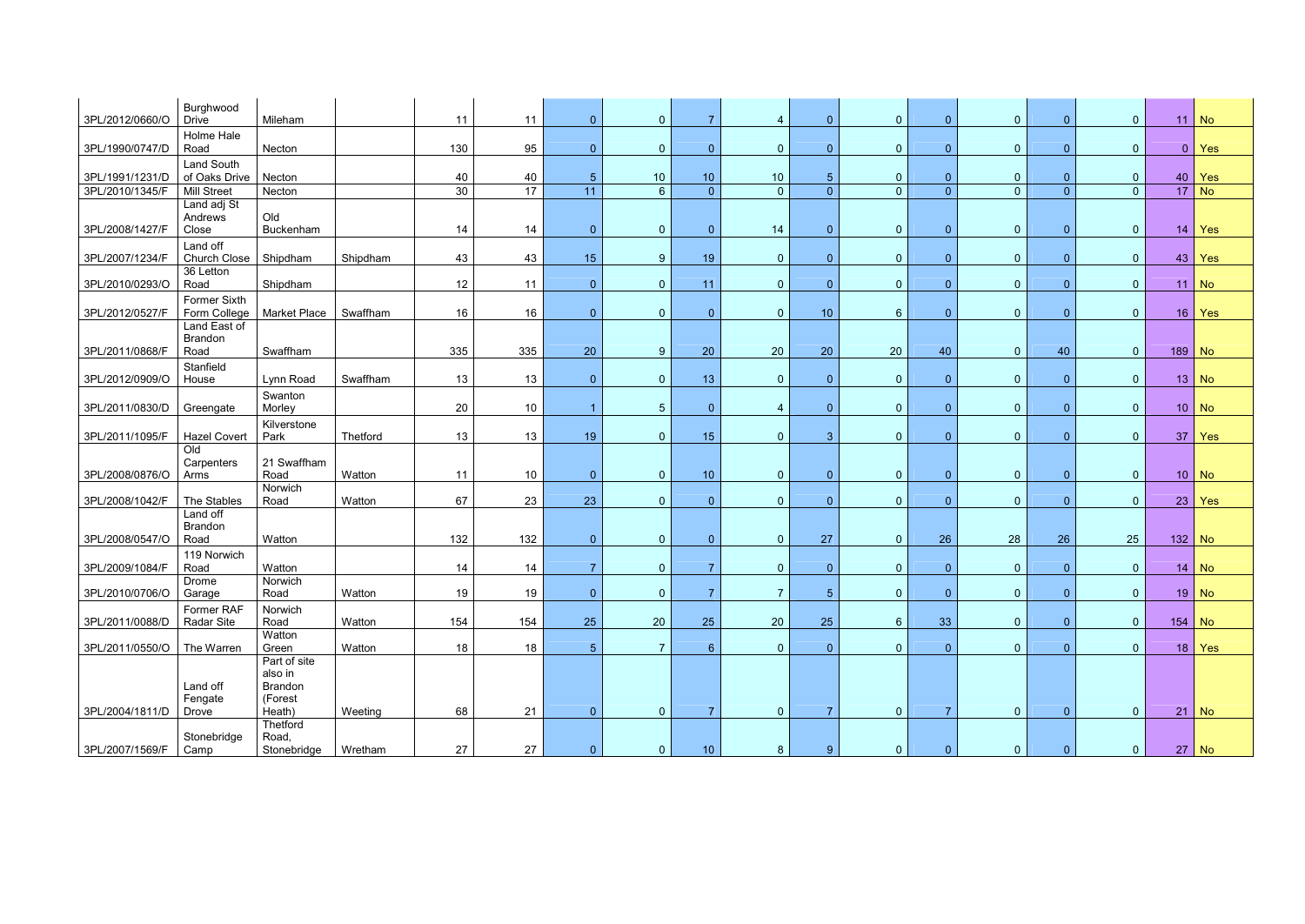#### **Appendix 2: Small Sites with Planning Permission**

| <b>Planning</b><br><b>Application</b><br><b>Reference</b> | <b>Site Address 1</b>                             | <b>Site Address 2</b>  | <b>Site Address 3</b> | <b>Proposed</b><br>dwellings | <b>Number</b><br>remaining |
|-----------------------------------------------------------|---------------------------------------------------|------------------------|-----------------------|------------------------------|----------------------------|
| 3PL/2003/0246/F                                           | Plot adjacent to The Cottage                      | <b>Mill Drift</b>      | <b>Beeston</b>        | 1                            |                            |
| 3PL/2003/0433/F                                           | Old Chapel Site                                   | <b>Chapel Street</b>   | Shipdham              | 1                            | 1                          |
| 3PL/2003/1825/F                                           | <b>Broom Covert</b>                               | Kilverstone Park       | Thetford              | $\overline{2}$               | $\overline{2}$             |
| 3PL/2004/1067/F                                           | High House Farm                                   | Fen Street             | Old Buckenham         | 1                            | 1                          |
| 3PL/2005/1014/F                                           | Unicorn Garage                                    | <b>Harling Road</b>    | Hockham               | 3                            | 3                          |
| 3PL/2005/1655/F                                           | Long Street                                       | <b>Great Ellingham</b> |                       | 4                            | 3                          |
| 3PL/2006/0311/F                                           | <b>Crow Hall Farm Barns</b>                       | Lexham                 |                       | $\overline{2}$               | 1                          |
| 3PL/2006/1177/F                                           | The Homestead                                     | Dereham Road           | Scarning              | 1                            |                            |
| 3PL/2006/1713/F                                           | Rear of 17 Norwich Road                           |                        | Dereham               | 1                            | 1                          |
| 3PL/2006/1771/F                                           | Rear of 15 Norwich Street                         |                        | Dereham               | 1                            | $\mathbf 1$                |
| 3PL/2007/0227/O                                           | Swaffham Road                                     |                        | Watton                | $\overline{2}$               | $\overline{\mathbf{c}}$    |
| 3PL/2007/0547/O                                           | The Natterjack P H                                | <b>Chapel Road</b>     | Foxley                | 4                            | 0                          |
| 3PL/2007/0554/F                                           | Fir Acre                                          | Fen Road               | Scarning              | 1                            |                            |
| 3PL/2007/0663/O                                           | <b>Didlington Hall Gardens</b>                    |                        | Didlington            | 1                            | 1                          |
| 3PL/2007/0902/F                                           | 31 Merton Road                                    | Watton                 |                       | 1                            |                            |
| 3PL/2007/1178/F                                           | The Paddocks                                      | <b>Fir Park</b>        | Ashill                | 1                            | 1                          |
| 3PL/2007/1300/F                                           | Land to rear of Greyhound Pub Swaffham            |                        |                       | 4                            | 4                          |
| 3PL/2007/1553/F                                           | New Road                                          | Shipdham               |                       | 1                            |                            |
| 3PL/2007/1680/F                                           | Anakainoo                                         | 11 The Street          | Sporle                | 1                            | 1                          |
| 3PL/2007/1709/F                                           | <b>Hall Farm</b>                                  | Caston Road            | Caston                | 3                            | 3                          |
| 3PL/2007/1739/F                                           | Land adjacent to 46 Manor<br>Close                | Hockering              |                       |                              | 1                          |
| 3PL/2007/1783/F                                           | Rear of 1-5 Clifton Terrace                       | Dereham                |                       | 9                            | 9                          |
| 3PL/2007/1846/F                                           | 99 Dereham Road                                   | Watton                 |                       | 8                            | $\overline{\mathbf{c}}$    |
| 3PL/2007/1971/F                                           | Plat adjacent 22 Melford<br><b>Bridge Road</b>    | <b>Thetford</b>        |                       | 1                            | $\mathbf{1}$               |
| 3PL/2007/2032/F                                           | Ebony House                                       | 21 The Street          | Sporle                | 3                            | 3                          |
| 3PL/2007/2051/D                                           | In between 69 Ashburton Road The Almshouse<br>and |                        | Ickburgh              |                              | 0                          |
| 3PL/2008/0028/O                                           | 1 Latimer Way                                     | North Pickenham        |                       | 1                            | $\mathbf{1}$               |
| 3PL/2008/0111/O                                           | 3 Fen Folgate                                     | Shipdham               |                       | 1                            |                            |
| 3PL/2008/0273/O                                           | <b>Building plot at Bilmar</b>                    | <b>Station Road</b>    | Holme Hale            | 1                            |                            |
| 3PL/2008/0288/O                                           | Greenfields                                       | Mattishall Road        | Garvestone            | 1                            | 1                          |
| 3PL/2008/0318/F                                           | West Lodge                                        | Quebec Road            | Dereham               | 4                            | 4                          |
| 3PL/2008/0401/F                                           | Chiffchaff                                        | 19 Lynn Road           | Swaffham              | 3                            | $\mathbf{3}$               |
| 3PL/2008/0467/O                                           | Land adj Village Farm                             | <b>Silver Street</b>   | Besthorpe             | 2                            | $\mathbf{2}$               |
| 3PL/2008/0469/F                                           | <b>Abbots Gate Cottage</b>                        | Northacre              | Caston                | 1                            | 1                          |
| 3PL/2008/0498/D                                           | The Fransham Motor<br>Company                     | Main A47               | Fransham              | 4                            | 4                          |
| 3PL/2008/0512/O                                           | Land adjacent Werf House                          | Ovington Road          | Saham Toney           | 1                            | $\mathbf{1}$               |
| 3PL/2008/0525/F                                           | Adjacent Manor Farm                               | <b>Hockham</b>         |                       | 1                            | 1                          |
| 3PL/2008/0578/O                                           | Land adj Fengate Lodge                            | Shadwell Close         | Weeting               | 1                            | $\mathbf{1}$               |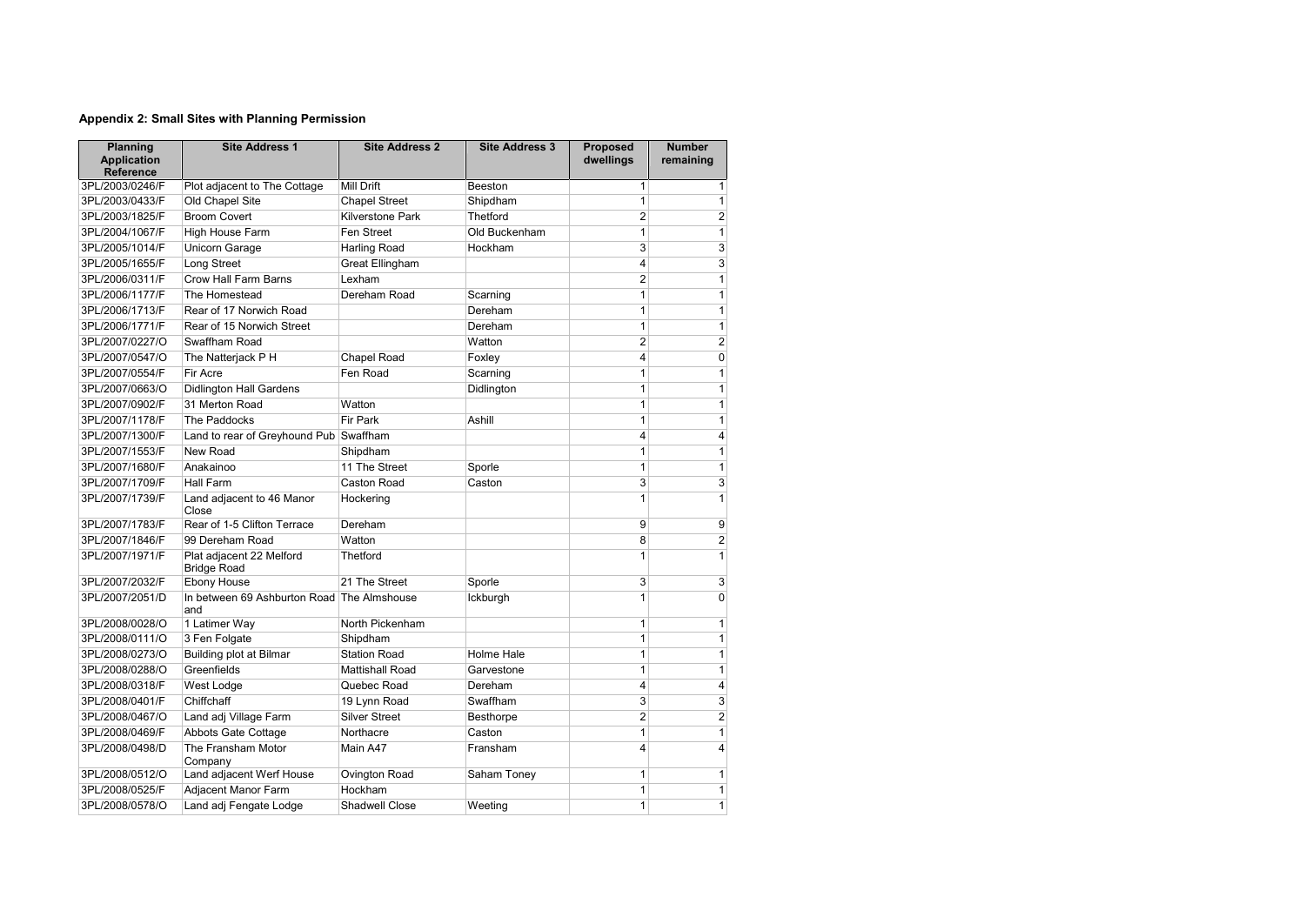| 3PL/2008/0686/O | 79 Pound Green Lane          | Shipdham                  |                          |                |                         |
|-----------------|------------------------------|---------------------------|--------------------------|----------------|-------------------------|
| 3PL/2008/0749/F | Land adj The Hobbit          | Cley Lane                 | Saham Toney              |                |                         |
| 3PL/2008/0756/F | 3 Norwich Road               | <b>Thetford</b>           |                          |                |                         |
| 3PL/2008/0852/O | 38 Stone Road                | Toftwood                  | Dereham                  |                | 1                       |
| 3PL/2008/1049/O | Priory View                  | <b>Rectory Road</b>       | Lyng                     |                |                         |
| 3PL/2008/1056/F | Land adj Barton Hay          | <b>St Leonards Street</b> | Mundford                 |                |                         |
| 3PL/2008/1179/F | <b>Brookside Farm</b>        | Chapel Lane               | Scarning                 |                | 1                       |
| 3PL/2008/1236/F | <b>Bluebell Cottage</b>      | Cook Road                 | Holme Hale               | $\overline{2}$ | 2                       |
| 3PL/2008/1382/F | <b>Water Tower</b>           | Cemetery Road             | Dereham                  | 2              | 2                       |
| 3PL/2008/1549/D | Echo Farm                    | Palgrave Road             | <b>Great Dunham</b>      | 1              | 1                       |
| 3PL/2008/1622/O | 10 Monkhams Drive            | Watton                    |                          | 8              | 8                       |
| 3PL/2008/1697/F | <b>Tottington Road</b>       | Thompson                  |                          | 3              | 1                       |
| 3PL/2009/0207/F | Vale Farm                    | <b>Beetley</b>            |                          |                | 1                       |
| 3PL/2009/0409/F | 3 Fengate Drove              | Weeting                   |                          |                | 0                       |
| 3PL/2009/0420/F | Attleborough Fish Farm       | Norwich Road              | <b>Besthorpe</b>         |                |                         |
| 3PL/2009/0428/F | Ivy Farm                     | Thumb Lane                | Horningtoft              |                | 1                       |
| 3PL/2009/0473/D | Hartlands                    | Norwich Road              | <b>Besthorpe</b>         |                | 1                       |
| 3PL/2009/0548/D | Site adjacent 18 Mill Street | Necton                    |                          | 3              | 3                       |
| 3PL/2009/0579/F | 67 Norwich Road              | Watton                    |                          |                |                         |
| 3PL/2009/0616/F | Church Farm                  | The Street                | Gooderstone              | 4              | $\overline{\mathbf{c}}$ |
| 3PL/2009/0856/F | South View                   | Stanfield                 |                          |                | 1                       |
| 3PL/2009/0875/F | <b>Village Hall</b>          | Foulsham Road             | <b>Bintree</b>           | 3              | 3                       |
| 3PL/2009/0990/D | Neighbourhood Centre         | <b>Blenheim Grange</b>    | Carbrooke                | 8              | 8                       |
| 3PL/2009/1048/F | <b>Buildings opposite</b>    | <b>Wolferton House</b>    | Sprole                   |                | 0                       |
| 3PL/2009/1154/F | 23 Old Market Street         | <b>Thetford</b>           |                          | 3              | 3                       |
| 3PL/2010/0008/F | <b>Land behind Ladbrokes</b> | <b>Church Street</b>      | Attleborough             | 3              | 3                       |
| 3PL/2010/0072/D | Land at Hill Farm            | Well Hill                 | Yaxham                   |                |                         |
| 3PL/2010/0108/F | The Red Lion Pub             | Attleborough Road         | Caston                   | 2              | 1                       |
| 3PL/2010/0228/F | Plot at rear of Ty-Cae       | The Street                | Croxton                  |                |                         |
| 3PL/2010/0261/F | Land off Fieldings Drive     | <b>Station Road</b>       | Yaxham                   | 3              |                         |
| 3PL/2010/0320/O | 4 North Pickenham Rd         | Swaffham                  |                          |                | 0                       |
| 3PL/2010/0418/O | Church Farm                  | Church Road               | Holme Hale               | 3              | 2                       |
| 3PL/2010/0478/F | The Mill                     | Main Road                 | Narborough               |                | 1                       |
| 3PL/2010/0516/O | The Ploughshare PH           | The Street                | <b>Beeston</b>           | 2              | 2                       |
| 3PL/2010/0655/F | 12 Station Road              | <b>Thetford</b>           |                          | 3              | 3                       |
| 3PL/2010/0710/O | Vine Cottage                 | The Street                | <b>Great Cressingham</b> | 1              | 1                       |
| 3PL/2010/0789/F | The Great Barn               | Shingham                  | Beachamwell              |                |                         |
| 3PL/2010/0791/F | 42 Theatre Street            | Dereham                   | Norfolk                  |                | 1                       |
| 3PL/2010/0806/O | 48 Station Street            | Swaffham                  |                          | 2              | 2                       |
| 3PL/2010/0830/D | Plot adj The Manor           | Main Road                 | Fransham                 |                | 1                       |
| 3PL/2010/0863/O | 12 Station Road              | Holme Hale                |                          |                | 1                       |
| 3PL/2010/0907/O | Lyndon                       | Littlefields              | Dereham                  | 2              | 1                       |
| 3PL/2010/0950/O | <b>Street Farm</b>           | Dereham Road              | Garvestone               |                |                         |
| 3PL/2010/0960/F | Plot 4                       | <b>Bittering Street</b>   | Gressenhall              |                | 1                       |
| 3PL/2010/0996/F | <b>Keswick</b>               | Castleacre Road           | <b>Great Dunham</b>      | 1              | 1                       |
| 3PL/2010/1082/F | 3-8 Plowright Place          | Swaffham                  |                          | 4              | 4                       |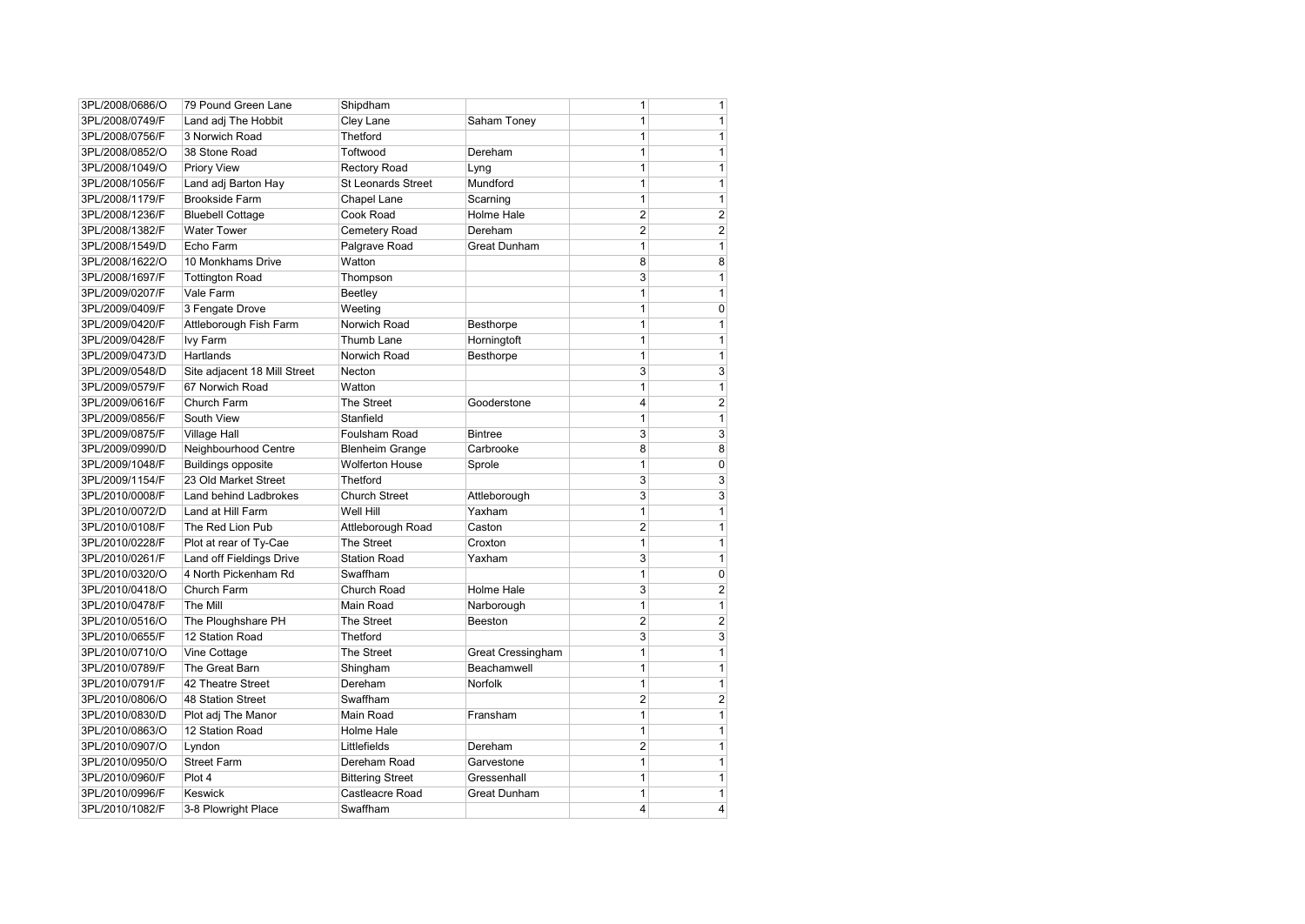| 3PL/2010/1087/O                  | Land off New Sporle Road                                    | Swaffham                         |                       | 4              | 4                       |
|----------------------------------|-------------------------------------------------------------|----------------------------------|-----------------------|----------------|-------------------------|
| 3PL/2010/1151/CU                 | Former School House                                         | <b>Billingford Road</b>          | Bawdeswell            |                | 1                       |
| 3PL/2010/1233/F                  | Plot 1                                                      | Church Farm                      | Well Lane Sparham     | 1              | 1                       |
| 3PL/2010/1314/F                  | Swaynsnest Farm                                             | <b>Bayfied Way</b>               | <b>Wattton Road</b>   | 3              | 3                       |
| 3PL/2010/1328/O                  | <b>Bowers</b>                                               | <b>Richmond Road</b>             | Saham Toney           | $\overline{2}$ | $\overline{\mathbf{c}}$ |
| 3PL/2010/1334/F                  | Land west of Teutoburge                                     | Harkers Lane                     | <b>Swanton Morley</b> |                | 1                       |
| 3PL/2010/1344/F                  | Land adj Burgh End                                          | <b>Burgh Lane</b>                | Mattishall            | 1              | 1                       |
| 3PL/2010/1358/F                  | Land adj 58 Parklands Avenue                                | Shipdham                         |                       | 1              | 1                       |
| 3PL/2011/0006/F                  | Barn 4 Tollgate Farm                                        | Norwich Road                     | Scoulton              | 1              | 1 <sup>1</sup>          |
| 3PL/2011/0177/O                  | Land adj Peartree Cottage                                   | Neatherd Moor                    | Dereham               | 4              | 4                       |
| 3PL/2011/0192/O                  | 60-62 Malsters Close                                        | Mundford                         |                       | $\overline{2}$ | $\overline{\mathbf{c}}$ |
| 3PL/2011/0291/F                  | Plot to the front of Somerleyton White Hart Street<br>House |                                  | Harling               |                | 1                       |
| 3PL/2011/0330/F                  | Land to the rear of Edovale                                 | Kings Park                       | Dereham               | 4              | $\overline{2}$          |
| 3PL/2011/0356/D                  | 2 West Road                                                 | Watton                           |                       | 1              | 1                       |
| 3PL/2011/0404/F                  | Land off Station Road                                       | Yaxham                           |                       |                | 1                       |
| 3PL/2011/0491/F                  | <b>Brownes Farm</b>                                         | Dereham Road                     | Hardingham            | 1              | 0                       |
| 3PL/2011/0537/F                  | Land situated between                                       | 8 Crown Way and 1<br>Pound Close | Banham                | 1              | 1 <sup>1</sup>          |
| 3PL/2011/0563/F                  | Westcroft                                                   | London Road                      | Attleborough          | 1              | $\mathbf{1}$            |
| 3PL/2011/0573/F                  | <b>Burgh Farm</b>                                           | Norwich Road                     | Mattishall            | 1              | 1                       |
| 3PL/2011/0586/F                  | Malverne                                                    | The Common                       | Lyng                  | 2              | 2                       |
| 3PL/2011/0600/D                  | Land adjacent 14 Watton Road Shropham                       |                                  |                       | 1              | 1                       |
| 3PL/2011/0636/F                  | Amberley                                                    | Littlefields                     | Dereham               | $\overline{2}$ | $\boldsymbol{2}$        |
| 3PL/2011/0638/F                  | 12 & 14 St Giles Lane                                       | <b>Thetford</b>                  |                       | 1              | 1                       |
| 3PL/2011/0640/F                  | <b>Riddlesworth Hall</b>                                    | Hall Lane                        | Riddlesworth          |                | 1                       |
| 3PL/2011/0647/F                  | Holme Farm Barn                                             | Old Hall Road                    | Mattishall            | 1              | 1                       |
| 3PL/2011/0652/F                  | Rookery Farm                                                | <b>Beeston Road</b>              | <b>Great Dunham</b>   | 1              | 1                       |
| 3PL/2011/0670/F                  | <b>The Firs</b>                                             | <b>Watton Road</b>               | Ashill                | $\overline{2}$ | 2                       |
| 3PL/2011/0676/O                  | Plot 2 adjacent to Chesnut<br>House                         | Necton Road                      | Little Dunham         | 1              | 1                       |
| 3PL/2011/0747/F                  | Plot 2 Market Hill                                          | <b>Colkirk</b>                   |                       | 1              | 1                       |
| 3PL/2011/0802/CU Connaught House |                                                             | Connaught Road                   | Attleborough          | $\overline{2}$ | $\mathbf{2}$            |
| 3PL/2011/0820/F                  | Summerfield                                                 | <b>Elsing Road</b>               | Lyng                  | 1              | 1                       |
| 3PL/2011/0825/O                  | 11 New Sporle Road                                          | Swaffham                         |                       | 1              | 1                       |
| 3PL/2011/0849/F                  | Old Barn                                                    | Illington Road                   | Wretham               | 1              | 1                       |
| 3PL/2011/0910/D                  | 18 Mill Street                                              | Necton                           |                       | 1              | 1                       |
| 3PL/2011/0989/D                  | The Street                                                  | Sporle                           |                       | 9              | $\overline{7}$          |
| 3PL/2011/0990/O                  | Land to the rear of The Willows Kenninghall Road            |                                  | Banham                | 1              | 1                       |
| 3PL/2011/1067/F                  | 128/130 Dereham Road                                        | Watton                           |                       | 2              | 0                       |
| 3PL/2011/1071/F                  | Lopham Road                                                 | <b>East Harling</b>              |                       | 8              | 8                       |
| 3PL/2011/1083/F                  | Robelle                                                     | <b>Foundry Corner</b>            | Attleborough          | 1              | 1                       |
| 3PL/2011/1125/F                  | Norwich Road                                                | Besthorpe                        |                       | $\overline{c}$ | 2                       |
| 3PL/2011/1142/F                  | The Baynings                                                | The Street                       | East Tuddenham        | 5              | 5                       |
| 3PL/2011/1165/F                  | 10 Griston Road                                             | Watton                           |                       | 1              | 1                       |
| 3PL/2011/1175/F                  | 54 Cyprus Road                                              | Attleborough                     |                       | 1              | 1                       |
| 3PL/2011/1266/F                  | Rookwood Dental Surgery                                     | 21 Connaught Road                | Attleborough          | 1              | 1                       |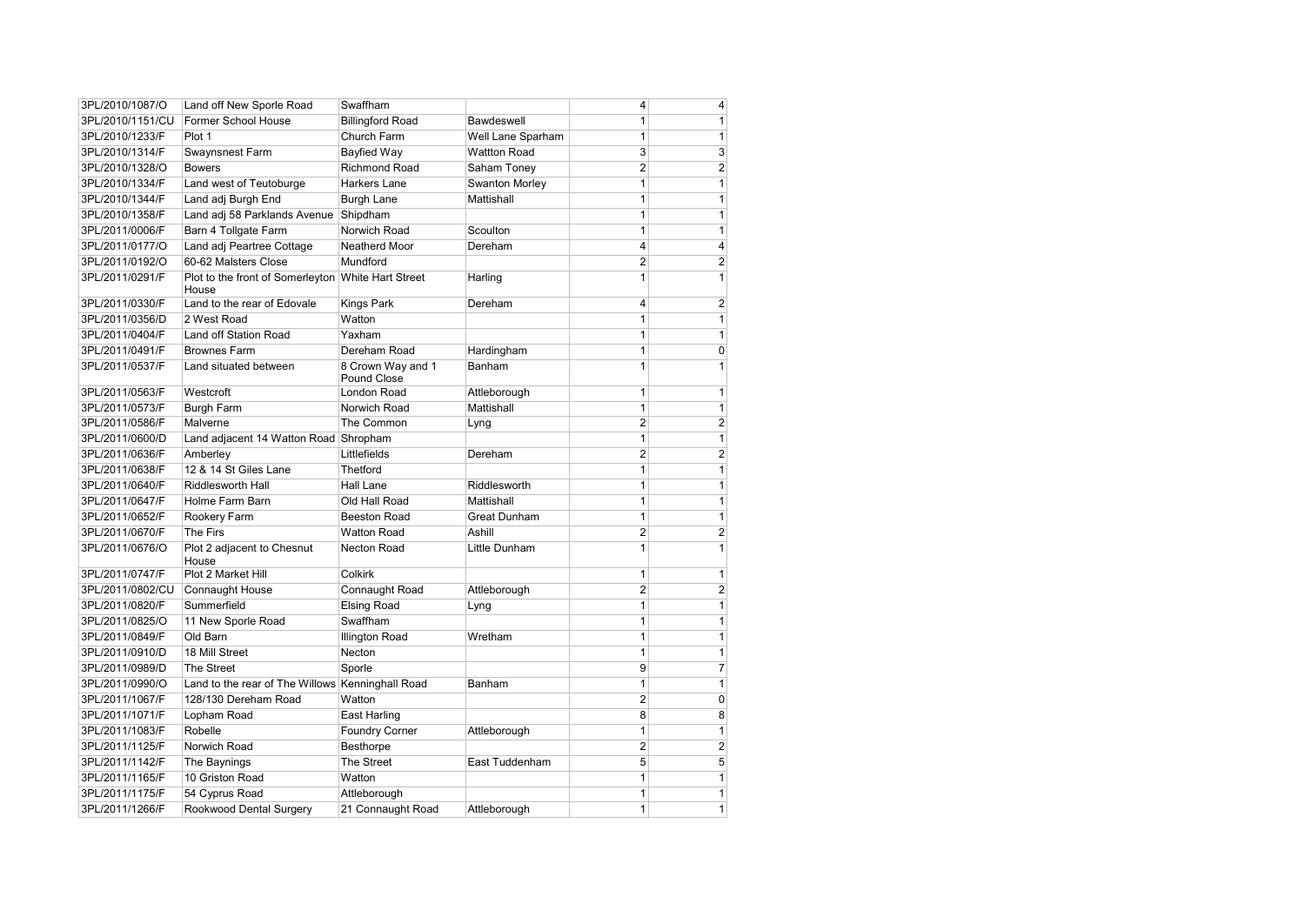| 3PL/2011/1274/F  | <b>Sheldrick Place</b>          | Dereham                |                        | 1              | $\mathbf{1}$   |
|------------------|---------------------------------|------------------------|------------------------|----------------|----------------|
| 3PL/2011/1300/CU | 41A Dereham Road                | Watton                 |                        | 1              | 1              |
| 3PL/2011/1340/F  | 25a Market Place                | Swaffham               |                        |                | $\mathbf{1}$   |
| 3PL/2011/1347/F  | Carr Farm                       | <b>Black Carr</b>      | Besthorpe              | 5              | 5              |
| 3PL/2011/1377/F  | 7 Whitsands Road                | Swaffham               |                        | 4              | $\overline{4}$ |
| 3PL/2011/1379/F  | Plot B                          | <b>Station Road</b>    | Yaxham                 | 1              | 1              |
| 3PL/2011/1388/F  | 135                             | <b>Besthorpe Road</b>  | Attleborough           | 5              | 5              |
| 3PL/2011/1390/D  | 10 Monkhams Drive               | Watton                 |                        | 8              | $\overline{7}$ |
| 3PL/2011/1392/D  | Wood Farm                       | Deopham Road           | Attleborough           | 1              | $\mathbf{1}$   |
| 3PL/2011/1404/F  | The Bluff                       | Church Road            | Griston                | 1              | 1              |
| 3PL/2011/1416/F  | Old Bakery Building             | Eastgate Street        | North Elmham           | $\overline{2}$ | $\mathbf{2}$   |
| 3PL/2011/1425/F  | <b>Meadow Farm Barn</b>         | 39 The Street          | North Lopham           | 1              | 1              |
| 3PL/2012/0004/F  | Land adj North Farm             | Shropham Road          | Hockham                | 1              | $\mathbf{1}$   |
| 3PL/2012/0007/TL | land at                         | 5 Swaffham Road        | Mundford               | 1              | $\mathbf{1}$   |
| 3PL/2012/0022/F  | 40 Station Street               | Swaffham               |                        | $\overline{2}$ | $\mathbf{1}$   |
| 3PL/2012/0048/F  | 11 Airey Houses                 | <b>Tottington Road</b> | Thompson               | 1              | 1              |
| 3PL/2012/0051/F  | Low Common Farm                 | Low Common             | Ashill                 | 1              | 1              |
| 3PL/2012/0067/F  | The George and Dragon           | <b>Market Street</b>   | Harling                | 2              | $\mathbf{1}$   |
| 3PL/2012/0146/F  | The Pine Shop                   | The Street             | Hockering              | 1              | $\mathbf{1}$   |
| 3PL/2012/0150/F  | Low Common Farmhouse            | Low Common             | Thompson               | 1              | $\mathbf{1}$   |
| 3PL/2012/0179/F  | Wicken Farm                     | <b>Tittleshall</b>     |                        | 1              | $\mathbf{1}$   |
| 3PL/2012/0208/D  | Land east of 93 Dereham<br>Road | Mattishall             |                        |                | $\mathbf{1}$   |
| 3PL/2012/0214/F  | Barn adj Hall Farm              | The Street             | Bridgham               | 1              | 1              |
| 3PL/2012/0243/F  | Anglia House                    | 24-26 Bridge Street    | Thetford               | 3              | 3              |
| 3PL/2012/0272/F  | 55 Elmham Road                  | Beetley                |                        | 1              | 1              |
| 3PL/2012/0350/D  | in between 67 & 69              | Ashburton Road         | Ickburgh               | 1              | 1              |
| 3PL/2012/0375/F  | 4 The Pightle                   | Swaffham               |                        | 4              | 4              |
| 3PL/2012/0384/F  | Homestead                       | <b>Bow Street</b>      | <b>Great Ellingham</b> | 1              | $\mathbf{1}$   |
| 3PL/2012/0397/F  | The Street                      | Mileham                |                        | $\overline{2}$ | 2              |
| 3PL/2012/0402/CU | Pound Green Hotel               | Pound Green Lane       | Shipdham               | 1              | 1              |
| 3PL/2012/0426/D  | Riversdale                      | Dereham Road           | Scarning               | 8              | 8              |
| 3PL/2012/0435/F  | Land adjacent to                | The Vicarage           | White Cross Road       | 1              | $\vert$        |
| 3PL/2012/0459/F  | Cottage Farm Bungalow           | Lower Stow Bedon       | Stow<br>Bedon/Brecklas | 1              | 1              |
| 3PL/2012/0481/F  | Hill Crest Bungalow             | Cranworth              |                        | 1              | $\mathbf{1}$   |
| 3PL/2012/0483/F  | The Bungalow                    | Hingham Road           | <b>Great Ellingham</b> | 1              | $\mathbf{1}$   |
| 3PL/2012/0509/F  | Land to the rear of Briarbank   | 27 Croxton Road        | <b>Thetford</b>        | 7              | $\overline{7}$ |
| 3PL/2012/0513/LB | 9 Quebec Street                 | Dereham                |                        | $\overline{2}$ | $\mathbf{2}$   |
| 3PL/2012/0516/D  | Land adjacent to                | 11 Warrens Lane        | Attleborough           | 1              | 1              |
| 3PL/2012/0533/F  | <b>Fieldings Drive</b>          | <b>Station Road</b>    |                        | 1              | 1              |
| 3PL/2012/0534/F  | Swaffham Road                   | Watton                 |                        | $\overline{2}$ | $\mathbf{2}$   |
| 3PL/2012/0541/F  | 3 St Marys Close                | Watton                 |                        | $\overline{2}$ | $\mathbf{2}$   |
| 3PL/2012/0542/F  | Summer Ban                      | Mill Road              | Hardingham             | 1              | $\mathbf{1}$   |
| 3PL/2012/0544/F  | <b>Breckland Green</b>          | North Pickenham        |                        | 4              | 1              |
| 3PL/2012/0547/F  | Land Adj Tom Haven              | <b>Tottington Road</b> | Thompson               | 1              | $\mathbf{1}$   |
| 3PL/2012/0554/F  | 2 Mill Street                   | Mattishall             |                        | 1              | 1              |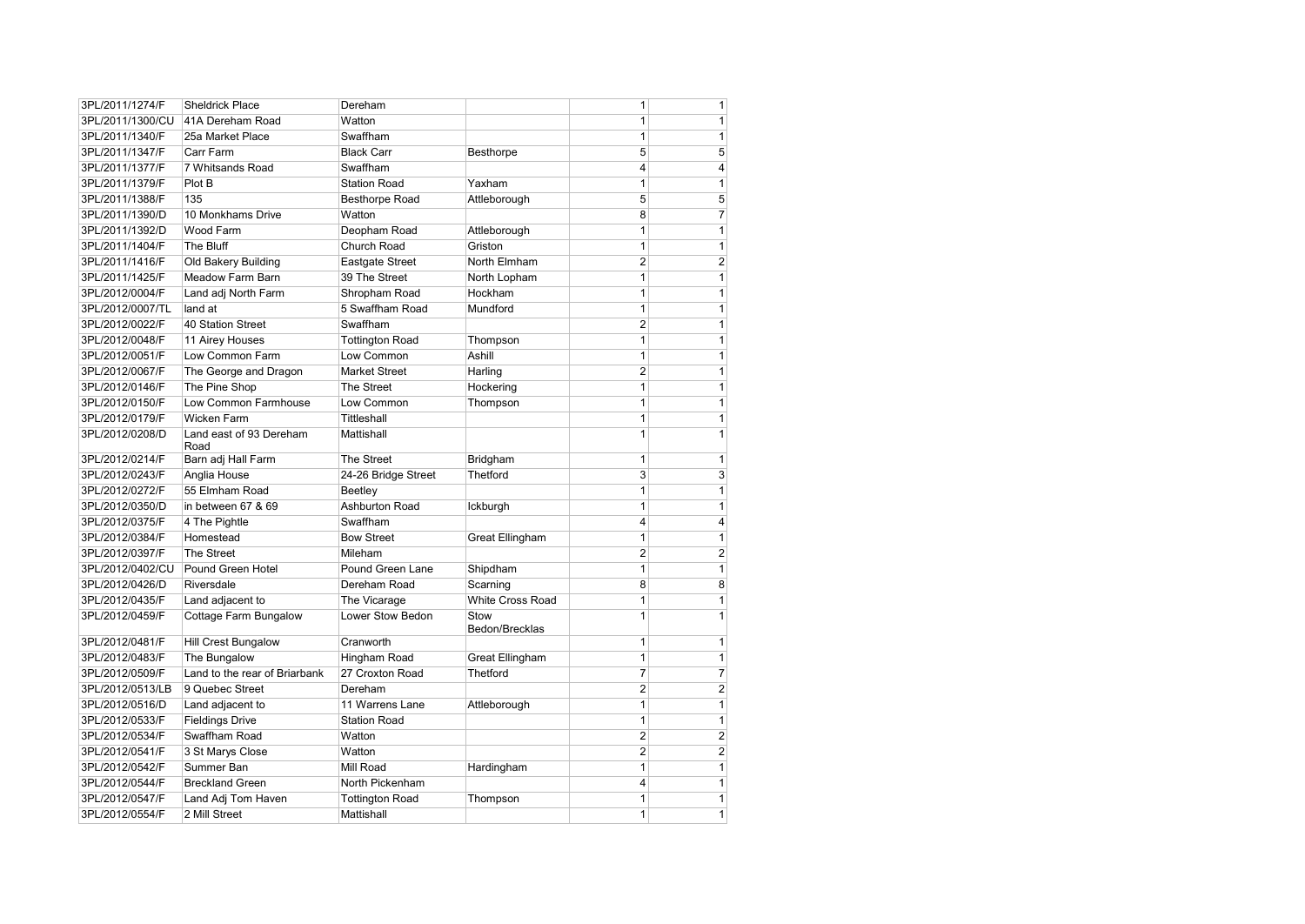| 3PL/2012/0557/O  | Land between               | 44 and 46 Sandringham<br>Way | Swaffham                 | 2                       | 0                       |
|------------------|----------------------------|------------------------------|--------------------------|-------------------------|-------------------------|
| 3PL/2012/0566/F  | 48 Elmham Road             | <b>Beetley</b>               |                          | 1                       | 1                       |
| 3PL/2012/0574/O  | Land adjacent to           | 65 Dereham Road              | Scarning                 | 1                       | 1                       |
| 3PL/2012/0594/F  | The Cottage                | Morley Road                  | Attleborough             |                         | 1                       |
| 3PL/2012/0600/O  | <b>NCS Depot</b>           | <b>Brandon Road</b>          | Swaffham                 | 4                       | 4                       |
| 3PL/2012/0607/F  | Land of St Leonards Mead   | The Lammas/Malsters<br>Close | Mundford                 | $\overline{2}$          | $\overline{2}$          |
| 3PL/2012/0630/F  | Adj Manor House            | Church Road                  | Griston                  | 1                       | 1                       |
| 3PL/2012/0631/F  | Rear of Victory House      | Church Road                  | Griston                  |                         | 1                       |
| 3PL/2012/0656/F  | 51 Icknield Way            | <b>Thetford</b>              |                          |                         | 1                       |
| 3PL/2012/0665/F  | Land to rear of            | 46 The Street                | North Lopham             |                         | 1                       |
| 3PL/2012/0668/F  | Plot east of St Cristopher | <b>Harling Road</b>          | Hockham                  | 1                       | 1                       |
| 3PL/2012/0671/F  | Land adj to the Crown Inn  | Crown Rd                     | Colkirk                  | $\overline{c}$          | $\overline{\mathbf{c}}$ |
| 3PL/2012/0683/F  | Plot 4                     | <b>High View</b>             | <b>The Street</b>        |                         | 1                       |
| 3PL/2012/0687/F  | 1 Eden Lane                | Attleborough                 |                          | 1                       | 1                       |
| 3PL/2012/0691/F  | 56 Fen Street              | Old Buckenham                |                          | $\overline{c}$          | 1                       |
| 3PL/2012/0692/CU | Clayland                   | 1 Norwich Road               | Watton                   |                         | 1                       |
| 3PL/2012/0722/F  | <b>Flaxmoor Cottage</b>    | The Street                   | Caston                   | 1                       | 1                       |
| 3PL/2012/0750/F  | <b>Manor Farm</b>          | <b>Ashburton Road</b>        | Ickburgh                 | $\overline{2}$          | $\overline{2}$          |
| 3PL/2012/0784/F  | Park Farm Bungalow         | Morley Road                  | Attleborough             | 1                       | 1                       |
| 3PL/2012/0799/F  | <b>Abotts Farm</b>         | Mill Road                    | North Tuddenham          | 1                       | 1                       |
| 3PL/2012/0822/F  | 99 Dereham Road            | Mattishall                   |                          |                         | 1                       |
| 3PL/2012/0854/F  | <b>High Grove</b>          | Low Road                     | North Tuddenham          | 1                       | 1                       |
| 3PL/2012/0871/F  | Priory Farm Barn           | Priory Lane                  | <b>Great Cressingham</b> | $\overline{2}$          | $\overline{\mathbf{c}}$ |
| 3PL/2012/0913/F  | Garden plot adj High Trees | The Street                   | Mileham                  |                         | 1                       |
| 3PL/2012/0932/F  | Home Farm                  | Weeting                      |                          | 1                       | 1                       |
| 3PL/2012/0953/F  | 135 Besthorpe Road         | <b>Besthorpe</b>             |                          | 3                       | 3                       |
| 3PL/2012/0992/CU | Neaton Gate                | Watton                       |                          | 1                       | 1                       |
| 3PL/2012/0995/F  | <b>Hillcrest</b>           | <b>Clippings Green</b>       | Mattishall               | 1                       | 1                       |
| 3PL/2012/1013/D  | <b>Alcliff</b>             | Kings Head Lane              | North Lopham             | 1                       | 1                       |
| 3PL/2012/1077/F  | Adj 14 The Green           | North Lopham                 |                          | 1                       | 1                       |
| 3PL/2012/1080/F  | Davonne                    | <b>Church Street</b>         | Carbrooke                | $\overline{\mathbf{c}}$ | 2                       |
| 3PL/2012/1140/F  | 19 Chequers Green          | <b>Great Ellingham</b>       |                          |                         | 1                       |
| 3PL/2012/1160/F  | Foulsham Road              | <b>Bintree</b>               | <b>NR20 5NB</b>          | 1                       | 1                       |
| 3PL/2012/1171/F  | 1 Mill Farm Nurseries      | Swaffham                     |                          |                         | 1                       |
| 3PL/2012/1179/D  | 1 Carbrooke Road           | Griston                      | Norfolk                  | 1                       | 1                       |
| 3PL/2012/1230/F  | 13 London Street           | Swaffham                     |                          | 9                       | 9                       |
| 3PL/2012/1232/F  | 59 Oaklands                | Swaffham                     | Norfolk                  |                         | 1                       |
| 3PL/2012/1245/O  | 2 Middlemarch Road         | Dereham                      |                          | 1                       | 1                       |
| 3PL/2012/1267/F  | Faraway                    | Hargham Road                 | Shropham                 | 1                       | 1                       |
| 3PL/2012/1278/F  | Adj 1 Chase Court          | Dereham                      | Norfolk                  | 1                       | 1                       |
| 3PL/2012/1288/F  | <b>Houghton Farm</b>       | North Pickenham              |                          | 2                       | 2                       |
| 3PL/2012/1323/F  | Manor House Farm           | <b>Tittleshall</b>           | Norfolk                  | 4                       | 4                       |
| 3PL/2012/1347/F  | Old Tannery                | Norwich Road                 | Dereham                  | $\overline{2}$          | 2                       |
| 3PL/2013/0006/F  | Adj Sunnyside House        | <b>School Road</b>           | <b>Brisley</b>           | 1                       | $\mathbf{1}$            |
| 3PL/2013/0036/F  | <b>Stanfield House</b>     | Whissonsett Road             | Stanfield                | 1                       | 1                       |
|                  |                            |                              |                          |                         |                         |